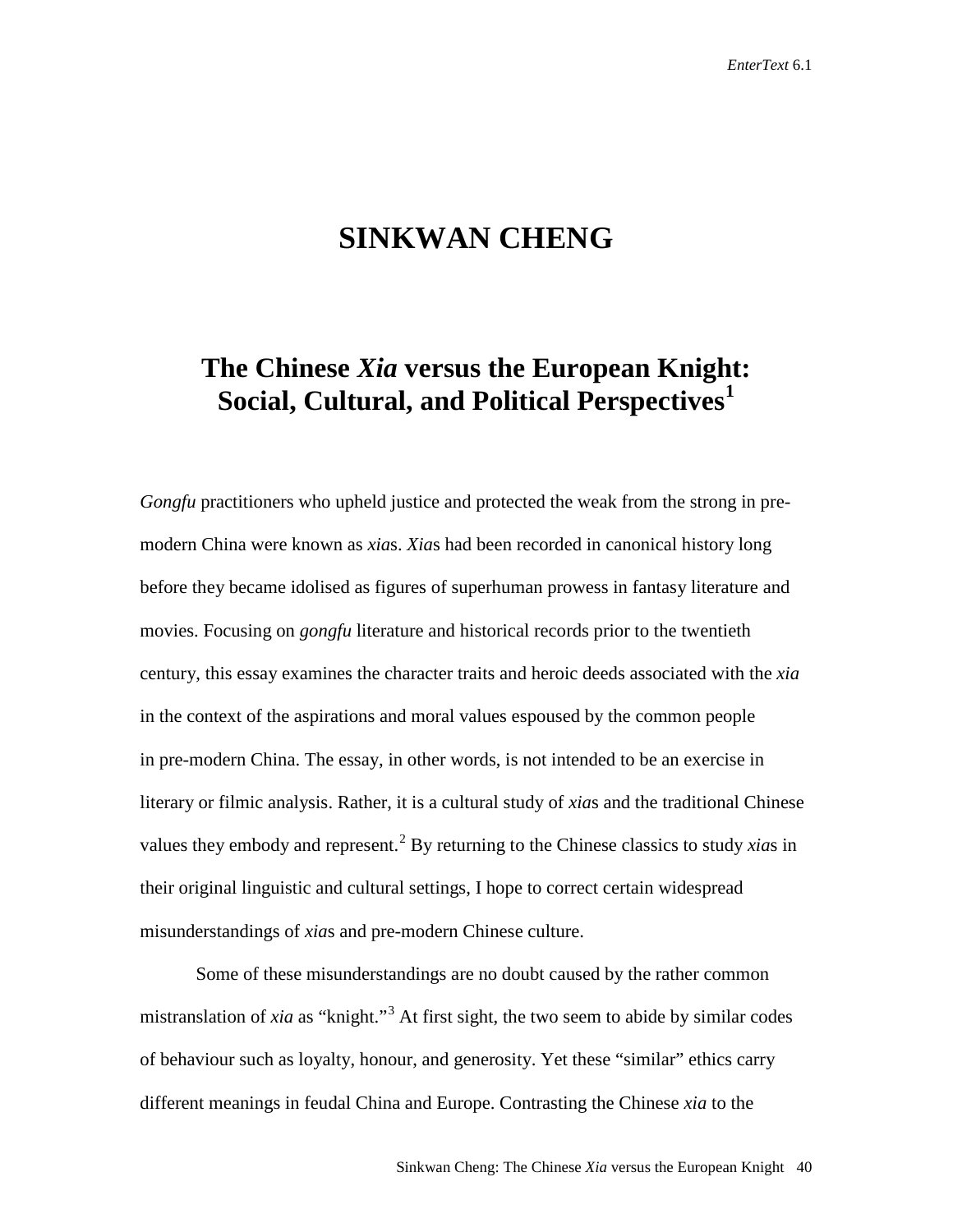European knight<sup>[4](#page-30-0)</sup> will allow me to clarify how "similar" ethoi in feudalistic Chinese and European martial cultures were inflected differently by their respective social, political, philosophical, and economic contexts. This will in turn enable me to examine why knights acted in a primarily conservative way, supporting the kings and lords, while *xia*s were often rebels against political and social establishments. It will also allow me to explain why knighthood excluded the poor and women, while *xia*hood discriminated purely on the basis of moral character, not class or gender. These contrasts will help readers understand why chivalric romance was a genre that supported and justified the aristocracy, while the *wuxia* narrative<sup>[5](#page-30-1)</sup> was a genre of social protest.

# **The Chinese** *Xia* **versus the Chivalric Knight**

The central character of a chivalric romance is the knight, that of *gongfu* narrative, the *xia*. There are certain superficial resemblances between the *xia* and the knight. Both were skilled fighters in feudal societies. Ideally, both fought for justice. Both were supposed to care for the weak, the poor, and the oppressed. For both, courage was a supreme virtue. Both upheld generosity as an ideal. Although both the knight and the *xia* flourished in pre-modern societies, the dates of the "premodern" in China and in Europe did not coincide exactly, partly because the former remained feudal for a much longer span of time. Richard Barber noted that knighthood was connected to "the emergence of cavalry in the eighth and ninth centuries."[6](#page-30-2) According to Maurice Keen, the age of chivalry took place "somewhere between, say, the year 1100 and the beginning of the sixteenth century."[7](#page-30-3) In China, the earliest *xia*s in historical records were those in the Warring States Period (403-221 BC). But the earliest appearance of *xia*s could no longer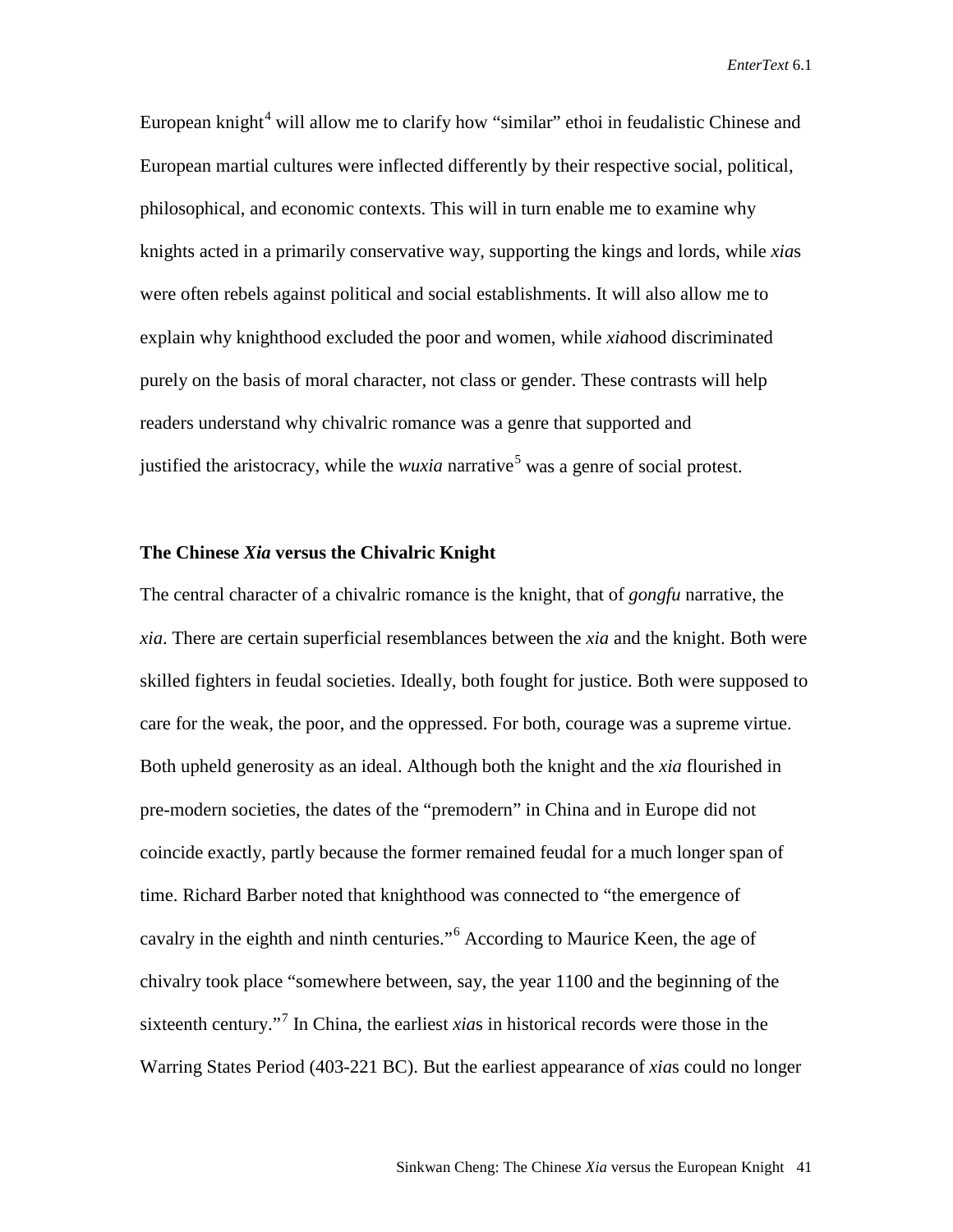be traced by the time of the Han dynasty (206 BC-220 AD). As the historian Sima Qian (approximately 145-86 BC) pointed out, "About the plebeian *xia*s of antiquity, we have no means of obtaining information." However, it is evident that *xia*s long predated the Warring States, since there are many songs about *xia*s in the *Yuefu Shiji*, an anthology of songs in China from its earliest times to 1100 AD.

Among such songs are "Song of the Youxia" and "Making Friends among the Young Bloods." In the early Qin Dynasty, *xia*s were recorded in serious historical texts such as *Zuo Zhuan* and *Book of the Warring States* (*Zhanguo Ce*). *Xia*s continued to appear in history and only went into decline after China became a republic in 1911. The major differences between the knight and the *xia* go much deeper than their historical dates, however. More significant contrasts can be drawn by exploring the values, actions, and defining character of such figures, as well as their social and political roles in their respective cultures.

# **a.** *What is a Knight?*

A knight must be male. Ramon Lull claimed that women could not be knights because of their vanity, $\frac{8}{3}$  $\frac{8}{3}$  $\frac{8}{3}$  and maintained that men were stronger and more intelligent, both physically and emotionally.<sup>[9](#page-31-1)</sup> Secondly, a knight must be well-off and his family must be well established. The etymology is telling. "Chivalry" is derived from the old French word *chevalier*, and is closely tied to horsemanship.<sup>[10](#page-31-2)</sup> As Léon Gautier points out, "the term *chevalier* (knight) may well derive from *caballarius* (a horseman)."<sup>[11](#page-31-3)</sup> The horse, the noble animal, was chosen to carry the knight who could afford not only a horse but also armour, weapons, and a squire. The horse was singled out from other beasts of burden for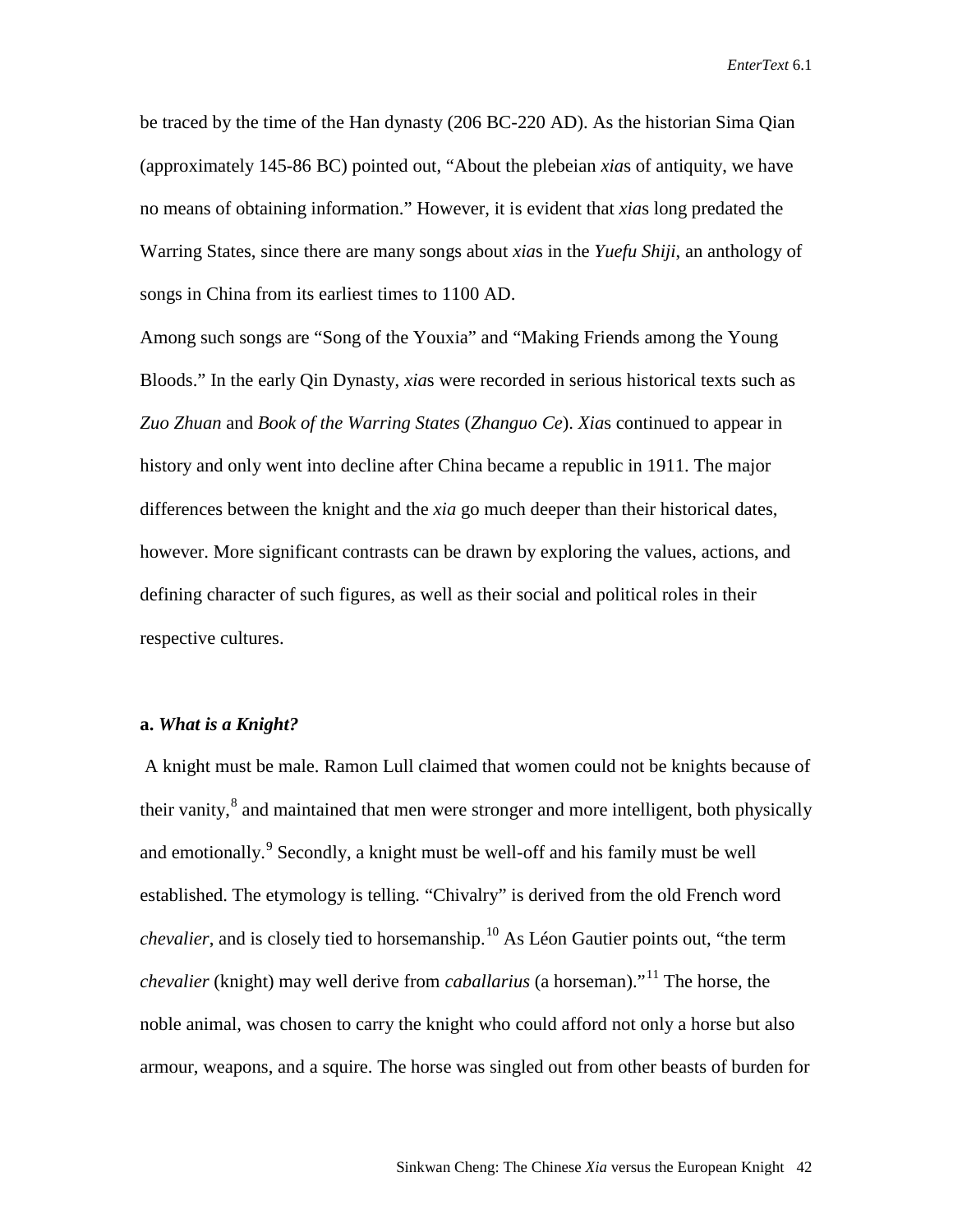the knight, because "it was found that the horse was the most noble and most covenable to serve man."[12](#page-32-0) Bonnie Wheeler defined a knight as "a professional mounted warrior who belonged to the noble class and was dedicated to a code of noble behavior."<sup>[13](#page-32-1)</sup>

### **b.***What is a Xia?*

Unlike the knight, a *xia* could be either a man or a woman. The knight's associations with wealth and nobility were not applicable to the *xia*. A *xia* had no armour and no squire. S/he did not even necessarily own a weapon; the most competent *xia*s often fought barehanded. Unlike "chivalry," the etymology of *xia* has nothing to do with wealth or social prestige, but with moral qualities. There is no English equivalent for *xia*. As a noun, *xia* is a figure who "protects the weak against the strong, and courageously combats injustice."[14](#page-32-2) As an adjective, *xia* means upright and courageous. The passion for justice and righteousness were no less important attributes for a *xia* than martial prowess. Gender and class origins, on the other hand, have nothing to do with the word *xia* and are totally irrelevant to *xia*hood. The primary importance of moral qualities for *xia*hood can be seen in the image of the *xia* in popular Chinese imagination. This image was well summarised at the 1992 Tamkang University Conference on "*Xia*s and the Chinese Culture" by an unnamed scholar cited by Gong Pangcheng:<sup>[15](#page-32-3)</sup> *xias* inspire Chinese culture with their "morals and courage as expressed in their dauntlessness in the face of great danger and selflessness in the service of humanity. S/he robbed the rich and gave to the poor, defended the weak against the overbearing, sacrificed his/her life for the right cause, and executed Justice for Heaven."[16](#page-32-4) In order fully to explain *xia* and *xia*hood, I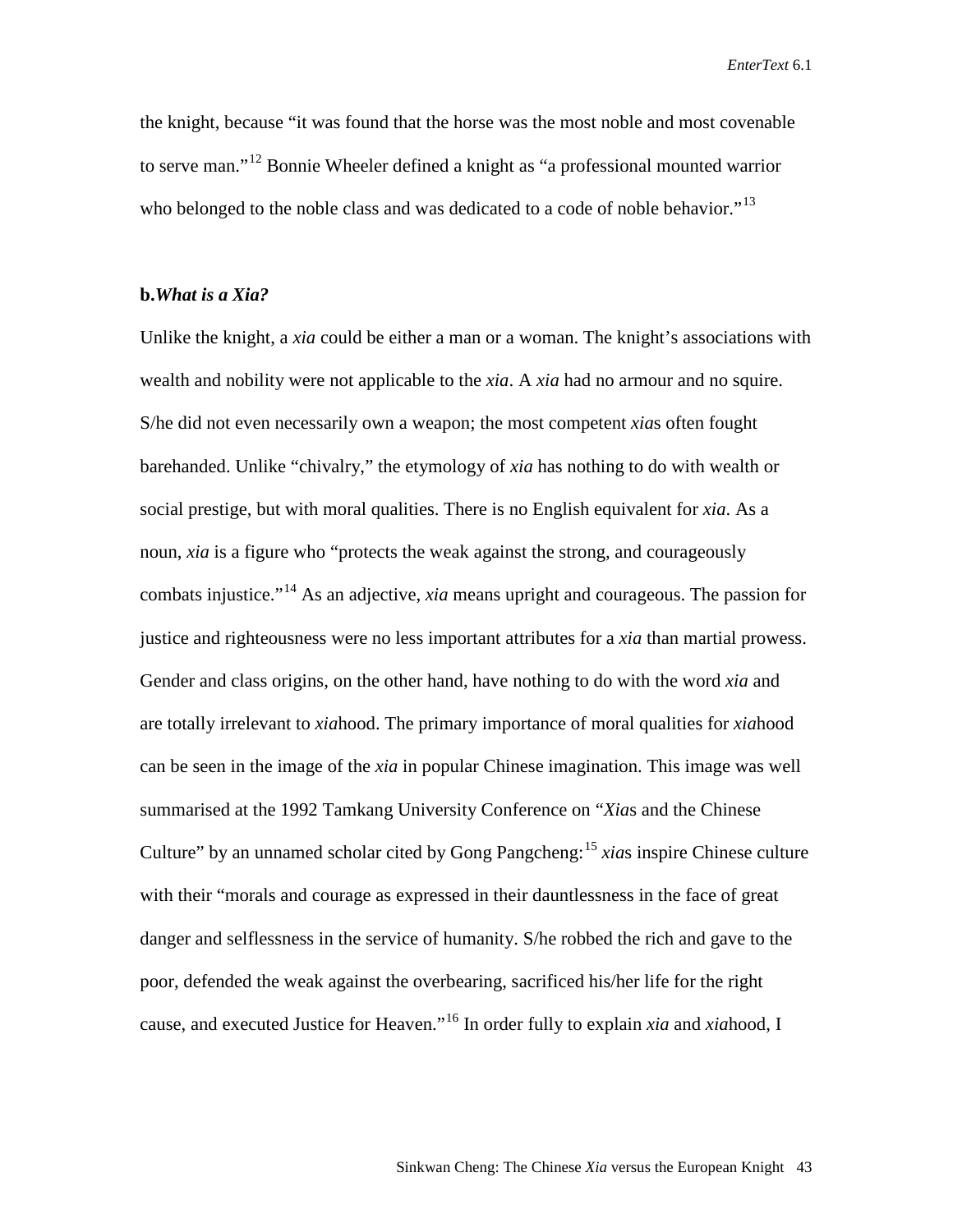will now examine the necessary attributes of a *xia* as well as the kind of personality commonly associated with such a figure.

Martial prowess alone can yield a fighter but not a *xia*. To be a *xia*, a person needs to have a number of moral qualities.

To begin with, a *xia* must have a strong sense of *justice*. The Chinese refers to *xia*s as "hating injustice like an enemy" (*ji e ru chou*). *Xia*s punished and eliminated bullies on behalf of the common folk and, during times of foreign invasion and occupation, did the same for their country. They robbed the rich and gave to the poor, because the wealthy were often associated with the powerful in ancient China.

Secondly, no one could be a *xia* without being *altruistic*. *Xia*s were radically generous, and not only with their material possessions. They were also ready to give up their lives in order to protect the weak against the strong. James Liu describes the altruism of the *xia*s as follows:

 They habitually helped the poor and the distressed, and often risked their own lives to save others. Their unselfishness extended not only to their friends but even to total strangers, so much so that the word  $[xia]$ <sup>[17](#page-33-0)</sup>... has become associated in usage with the word *yi*, which is usually translated as "righteousness" but, when applied to [*xia*s], has quite a different meaning and comes closer to "altruism." As Feng  $[Y$ oulan<sup> $]$ [18](#page-33-1)</sup> pointed out, *yi*, in the sense understood by the [*xias*], means doing more than what is required by common standards of morality, or in other words behaving in a "supermoral" way. For instance, "to bestow a kindness and to reject any reward is supermoral."<sup>[19](#page-33-2)</sup>

While I agree with Liu's description above of the *xia*s, I beg to differ from his reading of *yi*, the word often attached to *xia*, as in the expression *xiayi*. It is not accurate to say that *yi* acquires a "different meaning" in the context of *xia*hood. It is just that *xia*s were willing to take *yi* to a much more *extreme* degree than most people. Also, altruism is not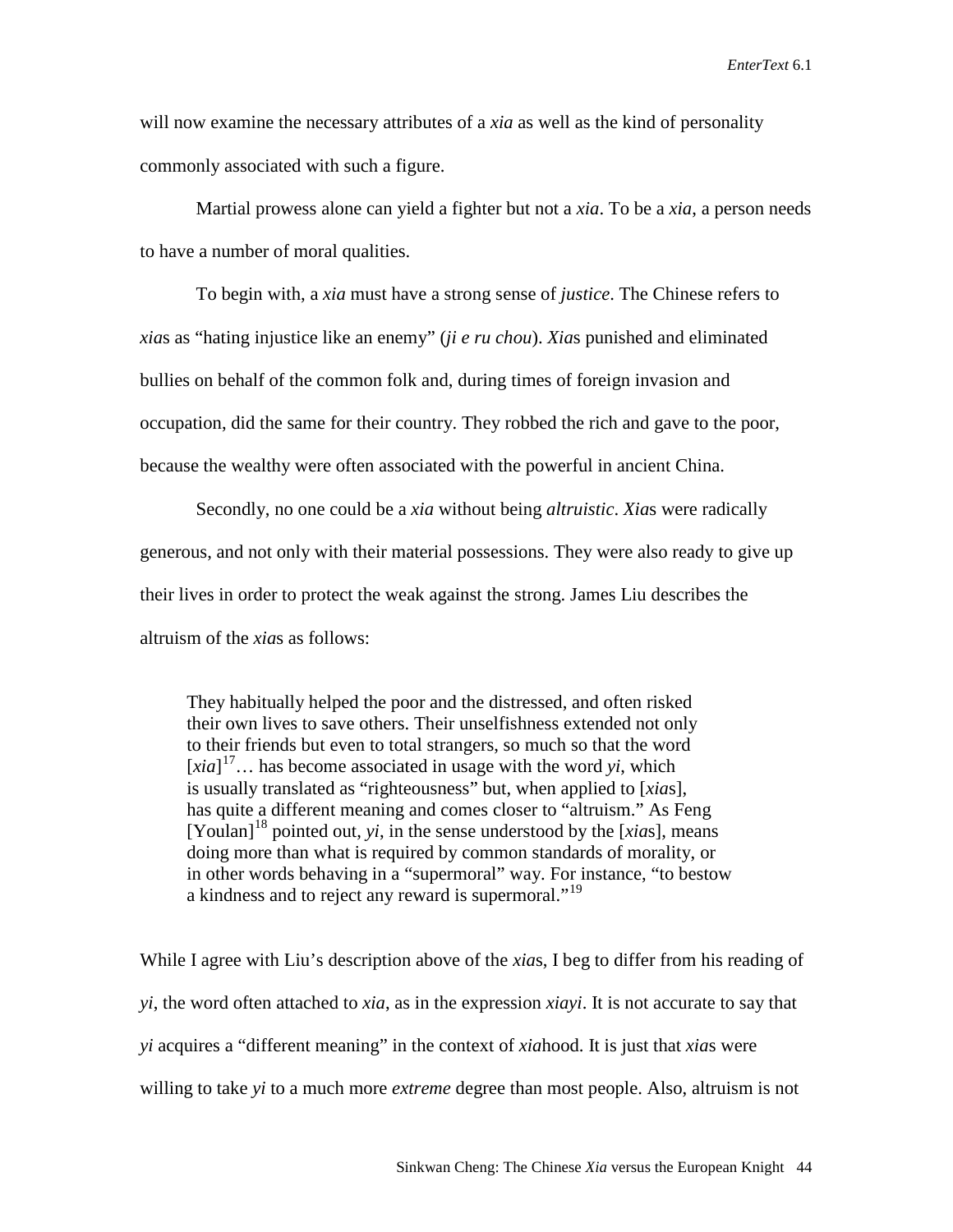"different from" righteousness. Righteousness is a central part of the altruism for which the *xia*s were well known and admired. *Xia*s were characters of *extremity*, in love and hatred, as well as in their commitment to justice, righteousness, and altruism.

Thirdly, *xia*s were known for their *courage and fearlessness*. *Xia*s inspired people with their dauntlessness in more ways than simply confronting the rich and the powerful. They were fearless even in the face of death. As James Liu puts it, "It required physical and moral courage of the highest order to be a [*xia*]. The question of danger seems never to have entered the minds of [*xia*s]."[20](#page-33-3)

Fourthly, *xia*s were admired for their *truthfulness in word and in action*. The grand historian<sup>[21](#page-33-4)</sup> Sima Qian at the court of Emperor Wu during the Han dynasty observed that *xia*s "always meant what they said, always accomplished what they set out to do, and always fulfilled their promises."

Fifthly, *xia*s were greatly celebrated for their *loyalty*. They were intensely loyal to the cause of justice, as well as to those they admired or those who appreciated them. Unlike the chivalric knights, *xia*s did not owe allegiance to kings and lords, unless the kings and lords were of morally admirable character. As regards oppressive rulers, the *xia*s were reputed for fighting tyrants and bullies on behalf of the oppressed. A *xia*'s loyalty, in other words, was based on moral principles and human sentiment rather than on politics or social hierarchy.

James Liu pointed out that "To a [*xia*], personal loyalty was more important than loyalty to one's sovereign or parents. Even when a [*xia*] died for a prince, it was not out of a sense of loyalty such as a subject owed his sovereign, but such as one man owed another who 'appreciated him'…. This is clearly illustrated by the lives of such men as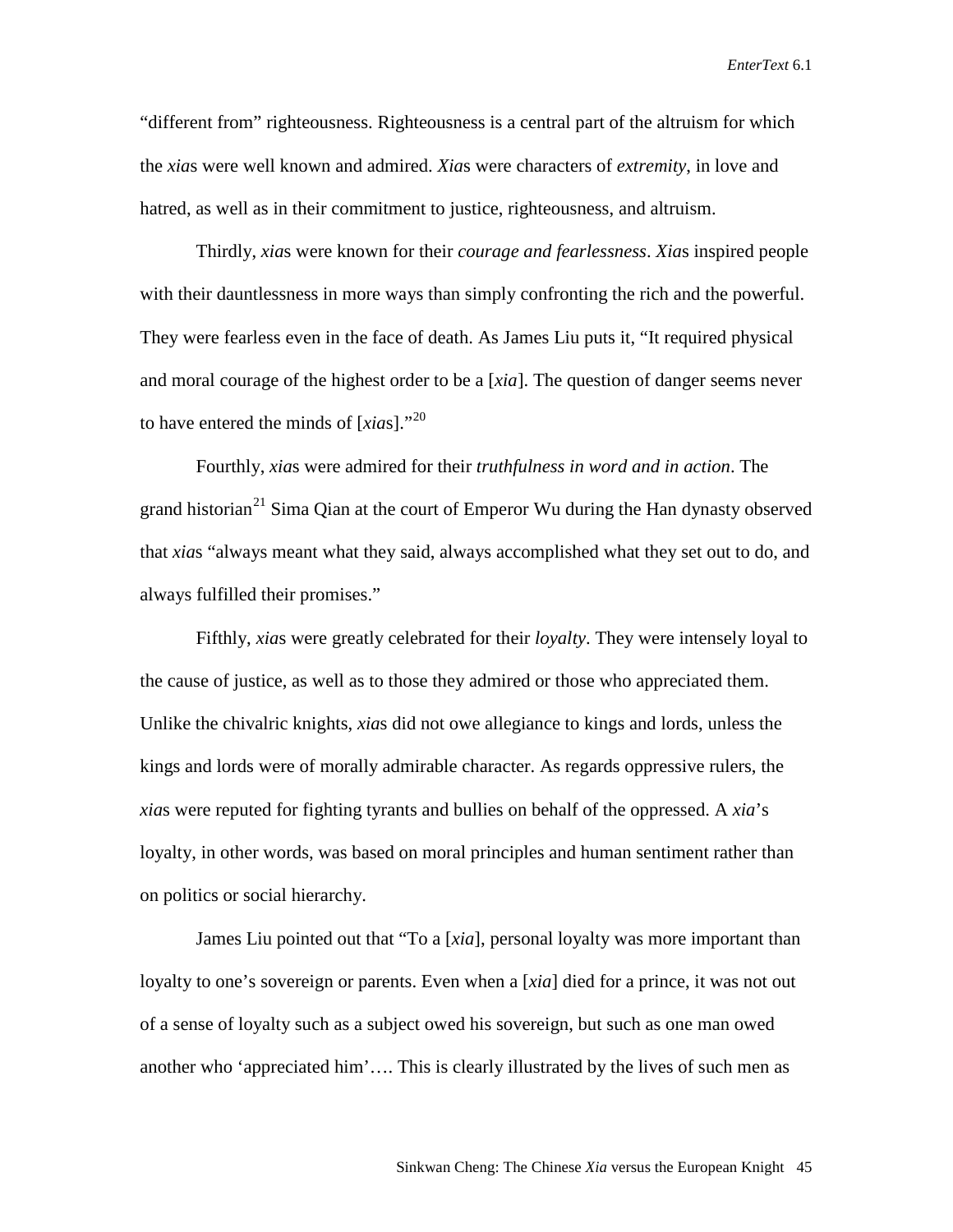Hou Ying and [Jing Ke]."[22](#page-33-5) While a *xia* was always willing to die for those who appreciated him, Liu erred in thinking that *xia*s were committed merely to "personal loyalty<sup> $23$ </sup> and "private justice," and that "they thought in terms of individuals, not of society as a whole."<sup>[24](#page-33-7)</sup> A *xia* did not fight primarily for personal friends. True to the principle of righteousness, *xia*s often volunteered for death just in order to protect a good person, even if that person was a mere stranger. A good example was the story known as "The Orphan of Zhao."[25](#page-33-8) The fact that *xia*s always fought for the common people, most of whom the *xias* did not know personally, proves Liu to be inaccurate in associating *xia*s with merely "personal" loyalty and "private" justice. Also, *xia*s were deeply concerned about their country's fate. Famous *xia*s such as Jing Ke, Gao Jianli, Huang Feihong, and Qiu Jin either risked or gave up their lives for their states or country. In fact, one would not be deemed a *xia* if s/he had no concern for his/her country and people.<sup>[26](#page-33-9)</sup> There was a popular saying in pre-modern China: "Everyone has a duty toward the rise and fall of his/her country" (*Guojia xinwang, pifu you ze*). A deep sense of obligation toward the fate of one's country was part of the traditional Chinese concept of righteousness. Committed to righteousness as the *xia*s were, it would be wrong to say that they had in mind only "personal loyalty."

For similar reasons, it is fallacious to think that *xia*s were concerned only with "private justice." Although they had little regard for the state law, especially when it was used as a tool of the oppressors, they were devoted to justice *per se*. In Western parlance, while *xia*s were not afraid to violate positive law when it was unjust, they did so not because they were lawless, but because they believed in a higher form of justice—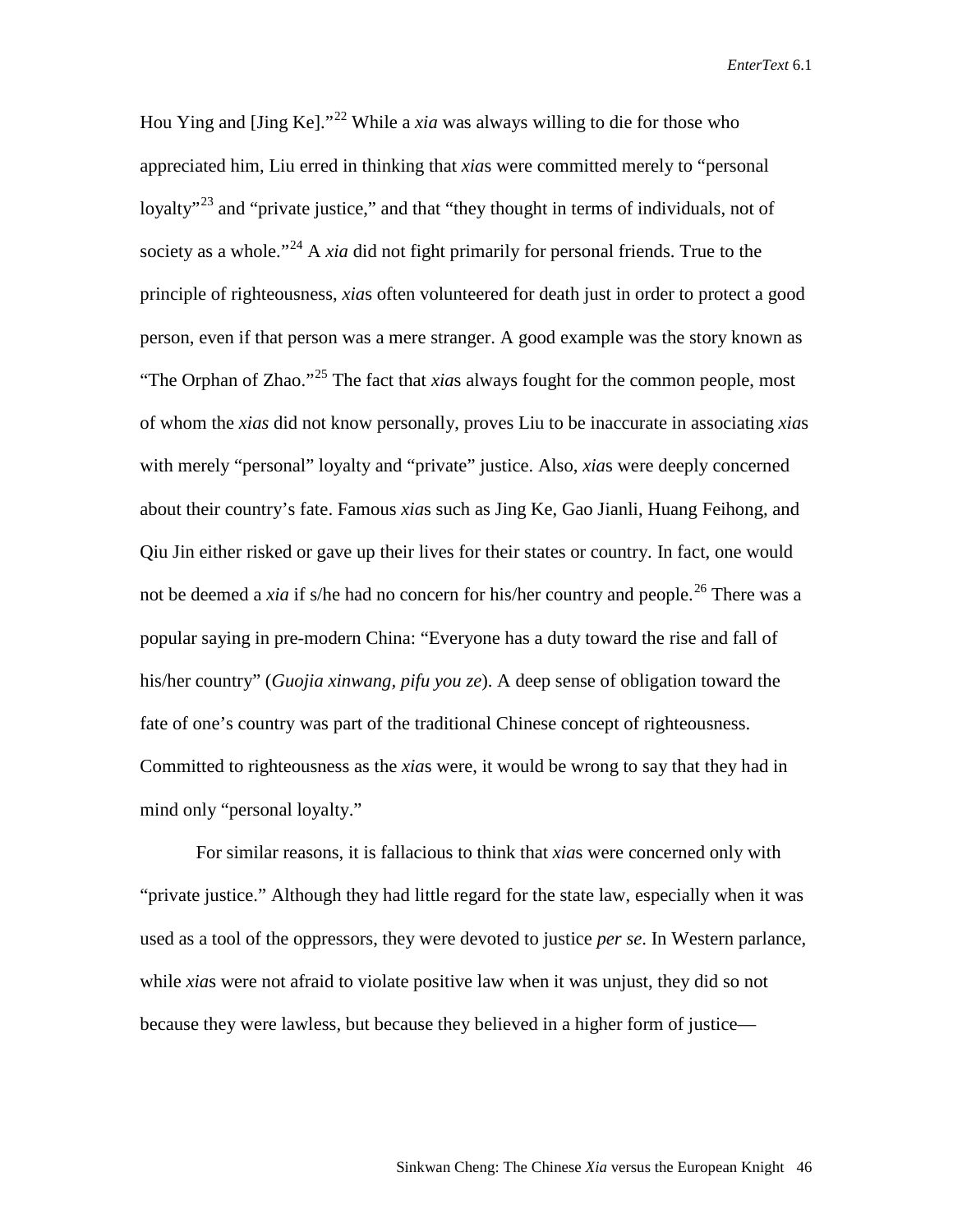something close to what the West calls natural law. For this reason, *xia*s were the enemies, rather than friends, of thugs and gangs who bullied the common folks.

The last necessary attribute of a *xia* is *integrity*. Sometimes the word "honour" is used to translate this characteristic of *xia*s. Note, however, that the *xia* was committed to honour not in the sense of desiring personal glory and social recognition, but in the sense of being an honourable person, a character of integrity and dignity. The principle of integrity as indispensable to *xia*hood is evident in the traditional Chinese saying that "A *shi* can be killed but not compromised" (*Shi ke sha, bu ke yu*). As the historian Sima Qian put it, *xia*s "disciplined their action and cherished their honour, and their fame spread all over the empire." Even Han Feizi, the legalist known for his condemnation of *xia*s, admitted that *xia*s "established standards of integrity to distinguish their names." This was a remarkable testimony to the *xia*s' integrity, since the legalists who believed in the absolute authority of the law were normally sworn enemies of *xia*s. Han, of all legalists, was especially known for his accusation that "Confucianists subvert the state with scholarly rhetoric; *xias* violate the law with force" (*Ru yi wen luan fa; xia yi wu fan jin*).<sup>[27](#page-33-10)</sup> Even then, he was impressed by the *xia*s' integrity.

In addition to these moral attributes, *xia*s were also associated with a certain temperament and personality in pre-modern Chinese history and literature.

First of all, *xia*s captured the pre-modern Chinese imagination with their free spirit and open heart. $^{28}$  $^{28}$  $^{28}$  They were not tied down by monetary concerns, and were liberal with giving money to the needy, with treating friends and strangers, and with spending in general. They would be perfectly happy leading an impoverished life, and remained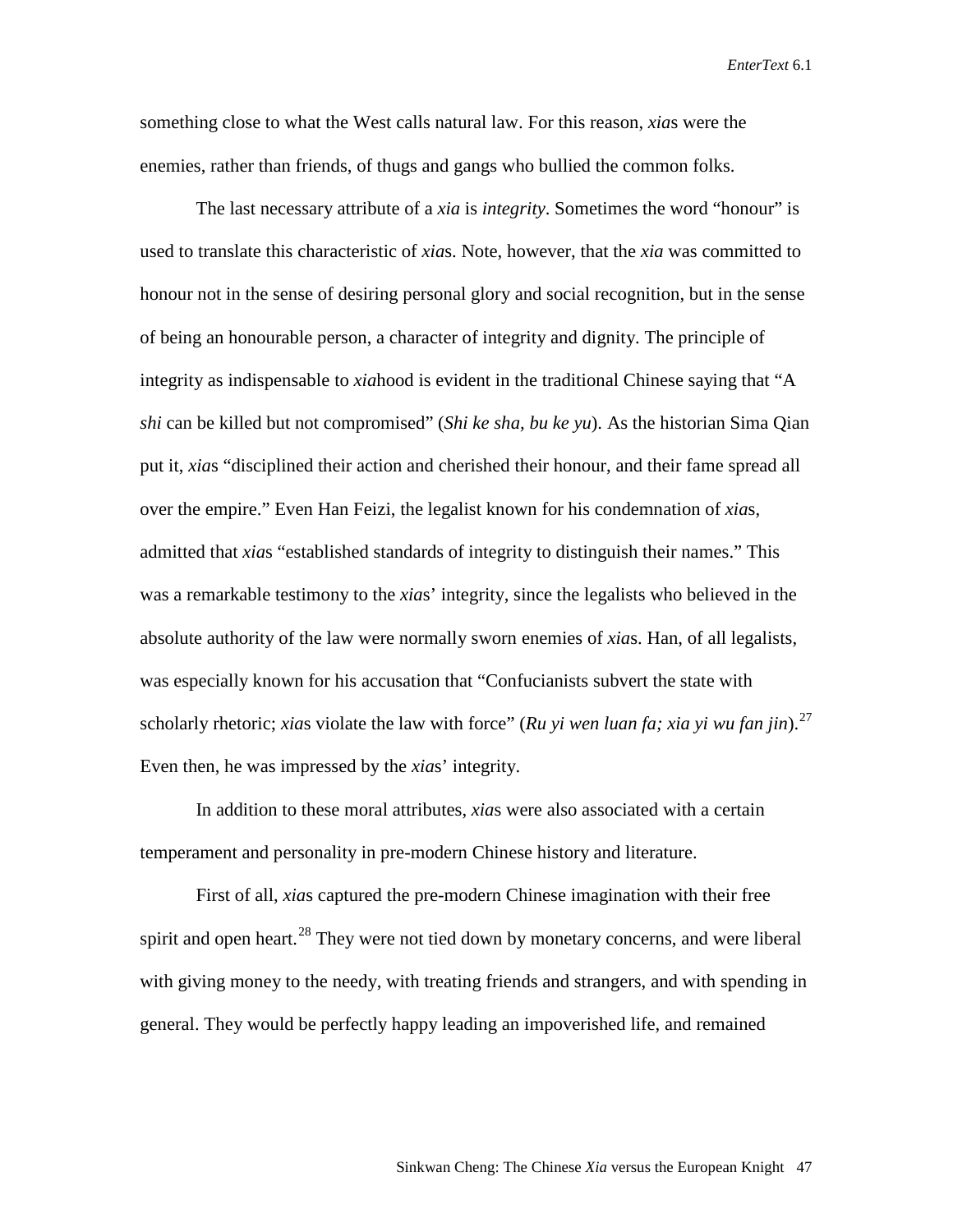undisturbed regardless of their material circumstances. As James Liu pointed out, "A [*xia*] might receive handsome sums from friends without any embarrassment, as [Guo Xie] did; or refuse an offer of household effects worth several million cash, as [Zhu Zhang] did…. [They] either lived lavishly while sharing their luxury with friends, or lived modestly while giving money to the poor."<sup>[29](#page-33-12)</sup>

*Xia*s were equally free from the trappings of social conventions. They did not hesitate to openly defy the law should it stand in the way of justice, and they showed similar disregard for social conventions. Sima Qian reported on the friendship of Jing Ke (ob. 227 BC) with a dog butcher and a musician in the State of Yen: "Together they drank in public, singing and weeping in turn, paying little heed to what the public might think."[30](#page-33-13) James Liu described the *xia*s as rebellious individuals who "objected to any rigid regimentation. They had little respect for the law of the state or the conventions of behaviour of the society in which they lived."<sup>[31](#page-33-14)</sup>

Above all, a *xia* was absolutely free in that nothing—not even death—could deter or disturb him or her. Traditional Chinese culture had a saying for this absolute freedom: "Pushing life and death beyond consideration" (*zhang shensi zhi zhu du wai*). When even life and death fail to affect a person's spirit, nothing in the world can have dominion over his/her will. Given such temperament and personality, it is not surprising that *xia*s were characters of extremity, passionate in their pursuit of justice and equally intense in their love and hatred.<sup>[32](#page-33-15)</sup>

## **Contrasting the Knight with the** *Xia*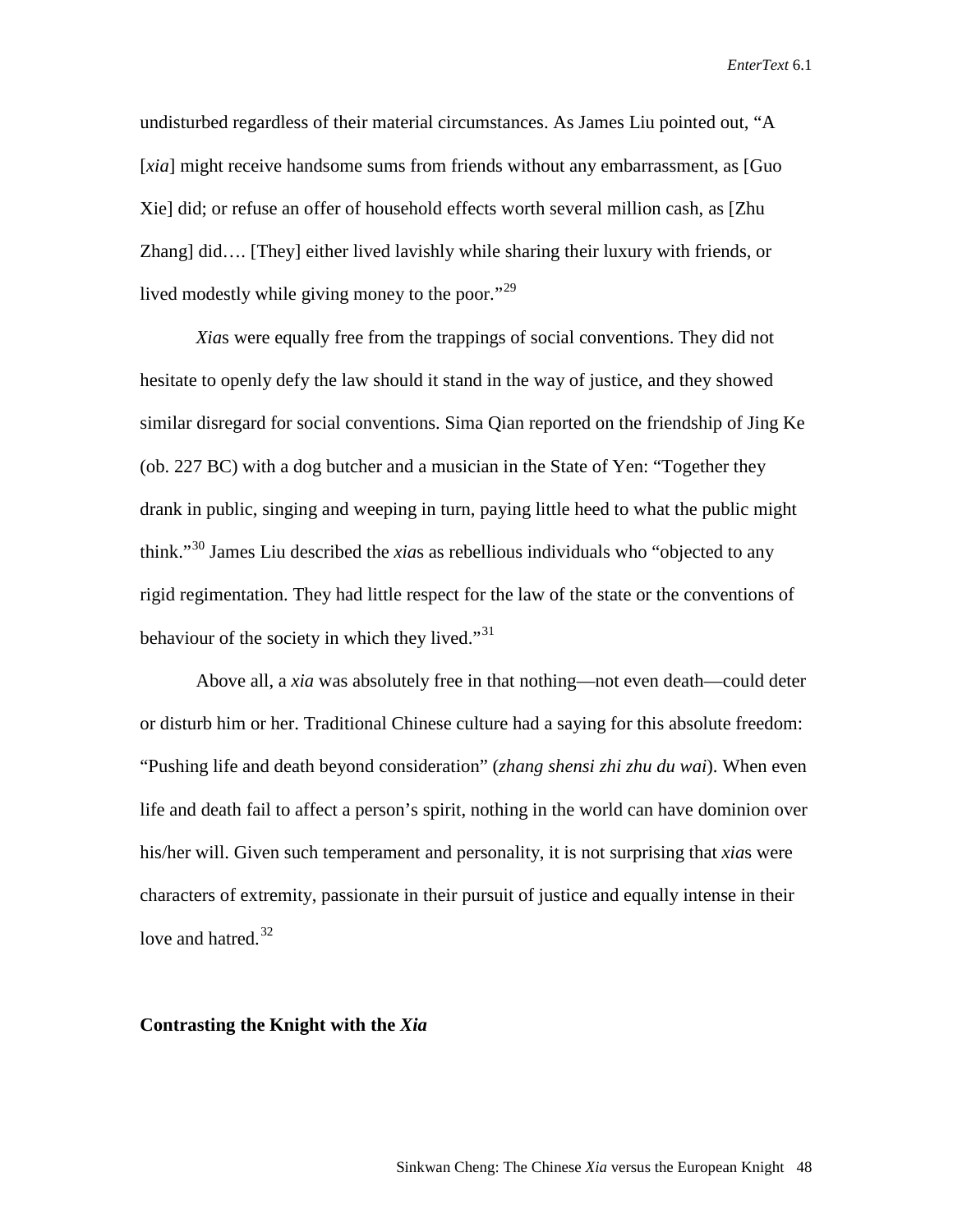## **a.** *Knighthood and Xiahood: Institutional versus Existential Identity*

As we have already observed, the word "chivalry" associates a knight first and foremost with his horse—that is, his nobility and wealth, whereas "*xia*" is defined by certain moral attributes. A knight earned his knighthood through the support of a network of institutions, institutions which granted him his prestigious status with the ceremony of dubbing. *Xia*hood, by contrast, was not bestowed by any institution, be it religious, social, or political. As James Liu points out, "Anyone behaving according to the ideals of *xia*hood became *ipso facto* a [*xia*]."[33](#page-33-16) *Xia*hood was, in other words, an *existential* rather than a social or political identity. A person became a *xia* by virtue of his/her character and actions. As noted above, *Xia* as an adjective means upright and courageous. The moment someone deviated from those moral attributes, s/he could no longer be referred to as a *xia*.

This is not the case with a knight. A knight continued to wield his prestigious powers even if he was wicked and brutal. The institutions that conferred his knighthood continued to wrap him in the "charisma of office" even if he strayed from the right path. Charisma of office, as Max Weber pointed out, is "transmitted by ritual means…. In this case the belief in legitimacy is no longer directed to the individual, but to the acquired qualities and to the effectiveness of the ritual acts."<sup>[34](#page-33-17)</sup> The rite of initiation that accompanies the bestowal of an office confers on the person initiated the charisma of that office. Through this act of initiation, even a sinful priest can effectively bestow salvation through the sacraments, because once he is ordained he is infused with the charisma of the office. By the same token, a sinful knight remained a knight once he had been dubbed. By contrast, since a *xia* was defined by moral qualities and *xia*hood was not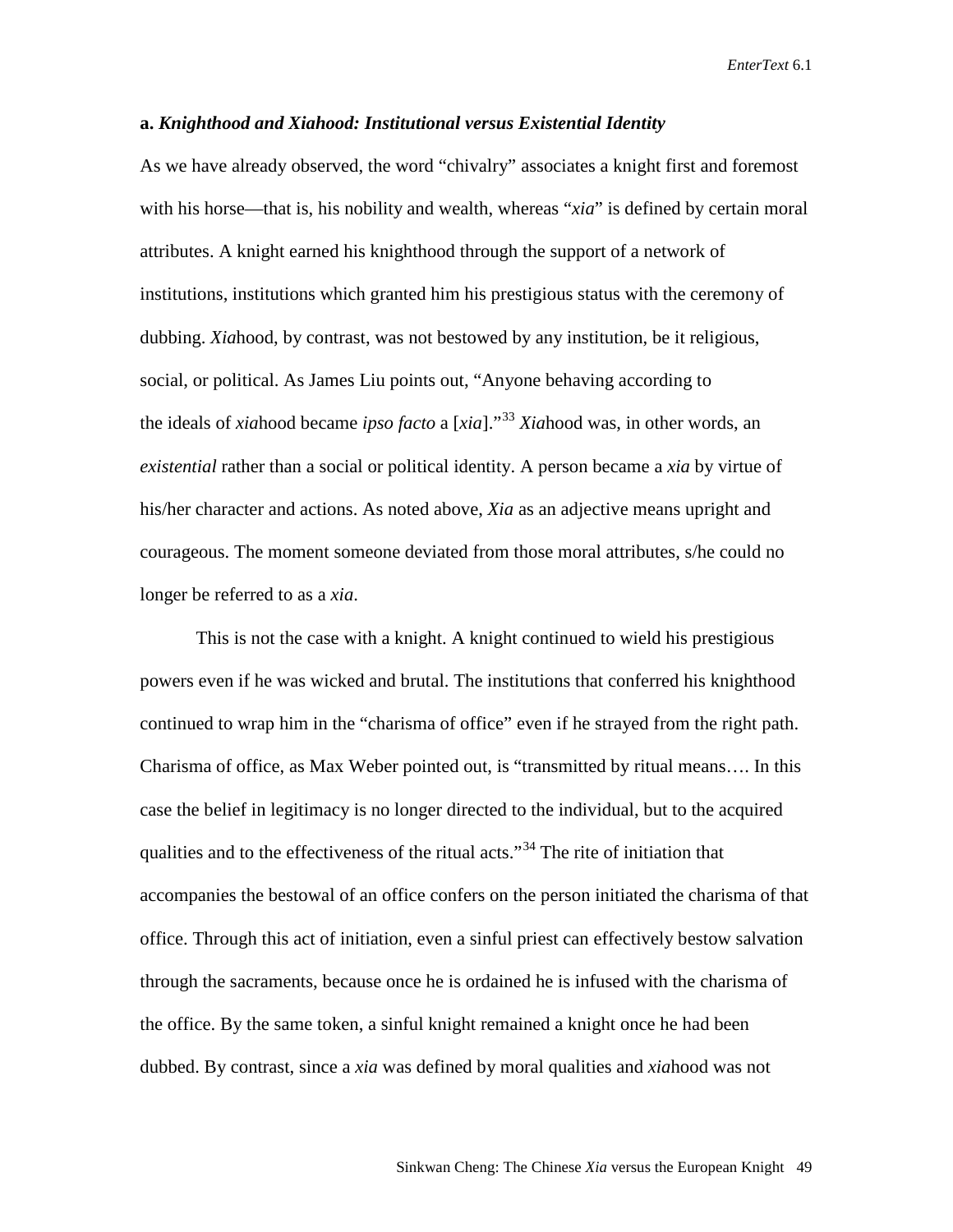bestowed by any social institution, if a *xia* betrayed his/her moral commitments, s/he could not seek refuge in the "charisma of office" and s/he lost his/her *xia*hood. S/he would fall from *xia* into a mere swordsman or -woman. This is not to say that *xia*s were infallible in character and action. Rather, given that "*xia*" as an adjective means upright and courageous, the moment someone went against those basic moral attributes, s/he could no longer be addressed as a *xia*.

Further evidence that *xia*hood is an existential identity is that a *xia* did not even have to act unjustly to lose his/her *xia* identity. The moment s/he stopped fighting on behalf of the oppressed against the oppressors, s/he was no longer a *xia*. For this reason, the Shaolin monks were only monks, not *xia*s. A Shaolin monk became a *xia* only when he left the temple to fight bullies on behalf of the common people. But once he had righted the wrong, left the human world and returned to the temple, this individual would again become a monk and no longer a *xia*. For this reason, there was no institution of *xia*s. Although the Shaolin Temple can be called an "institution," there is no Shaolin Club of *Xia*s. This is the difference between *xia*s and other kinds of martial-arts practitioners who did have organisations. The "martial arts world" (including *wulin* and *jianghu*) could be deemed some form of institution, yet it included swordsmen and women for hire and other fighting types.

The differences between the institutional nature of knighthood and the existential nature of *xiahood* can be further elucidated by contrasting the meanings of "class,"<sup>[35](#page-33-1)</sup> allegiance and loyalty, honour, freedom, and generosity in the two different cultures. Bonnie Wheeler defines a knight as "a professional mounted warrior who belonged to the noble class and was dedicated to a code of noble behavior."<sup>[36](#page-33-4)</sup> A knight's "noble"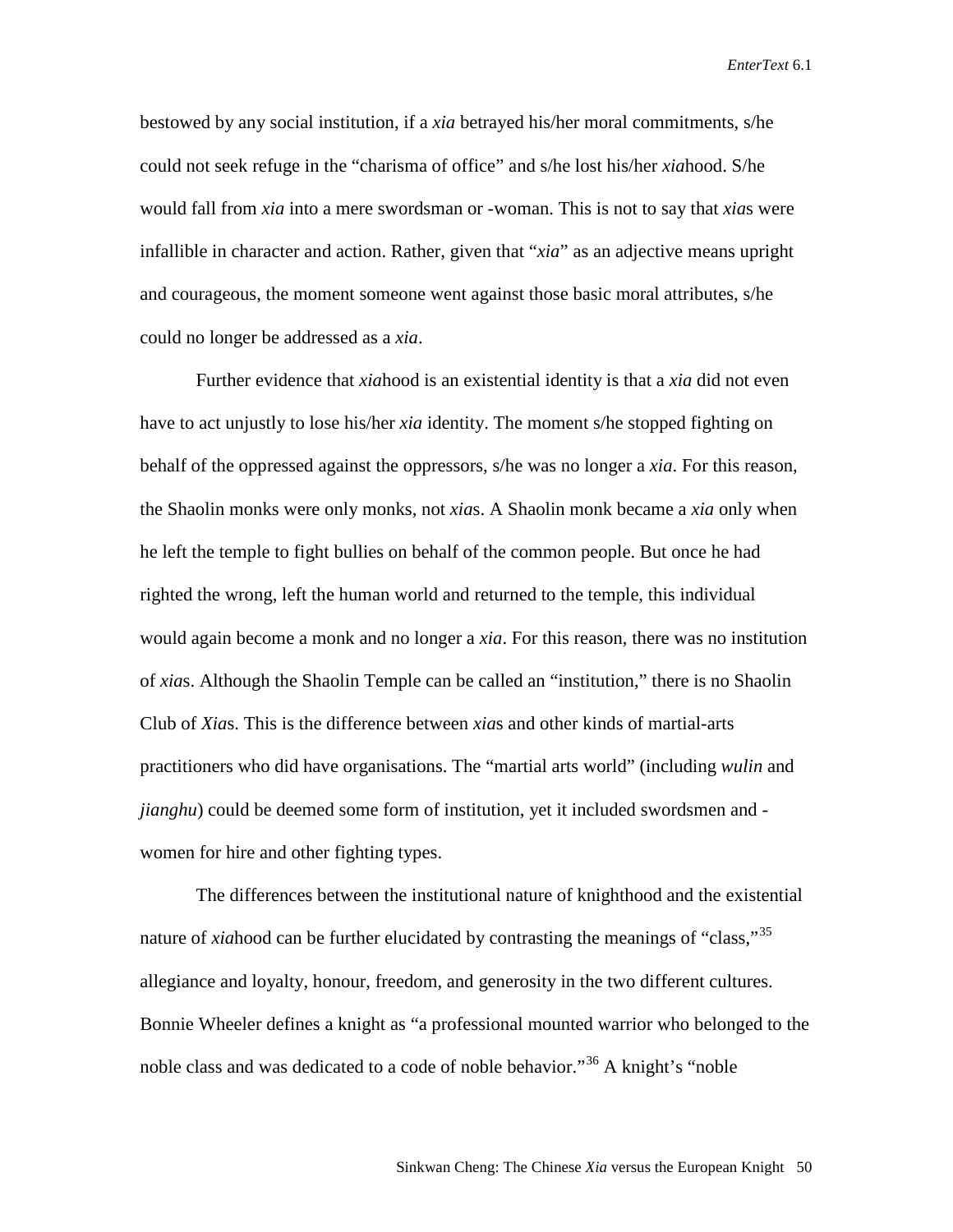behavior" went along with his class origin; plain folks were not supposed to be capable of noble behaviour. *Xia*hood, on the other hand, was not monopolised by any class. Anyone who had *gongfu* skills as well as the moral attributes described above became *ipso facto* a *xia*. *Xia*s came from all kinds of backgrounds (from plebeians to nobilities); their training process, in particular, effectively erased their social differences. Many *xia*s were originally trained in the mountains, oftentimes in Buddhist and Daoist temples, because the cultivation of spiritual and physical disciplines requires non-disturbance by human affairs. Once they were sent away from human society to the mountains, social origins became irrelevant.

On the class backgrounds of *xias*, I beg to differ from Feng Youlan<sup>[37](#page-33-5)</sup> and Lao Gan.[38](#page-33-18) They held that *xia*s were desperate, unemployed peasants, artisans, and commoners who became professional warriors. Their mistake consists of confusing *xia*  with *shi* and *jianke*. *Shi*s and *jianke*s were professional warriors; a *xia* would not "qualify"[39](#page-33-6) as a *xia* if s/he fought for a living because doing so would subject him/her to the dictate of self-interest and the interest of his/her employer. Moreover, while professional killers could include desperate "commoners,"[40](#page-33-8) *xia*s were not "desperate." They were free spirits who fought for justice.

Tao Xishen and Yang Liensheng came closer to the truth than Feng and Lao. Tao noted that among *xia*s were found not only "bankrupt warriors, merchants, and craftsmen, … unemployed peasants" but also "impoverished members of the old warrior class" and even nobles.[41](#page-33-19) Yang went a step further, speculating that among the *xias* were possibly impoverished nobles left over from the old feudal order.<sup>[42](#page-33-20)</sup> Tao and Yang noticed a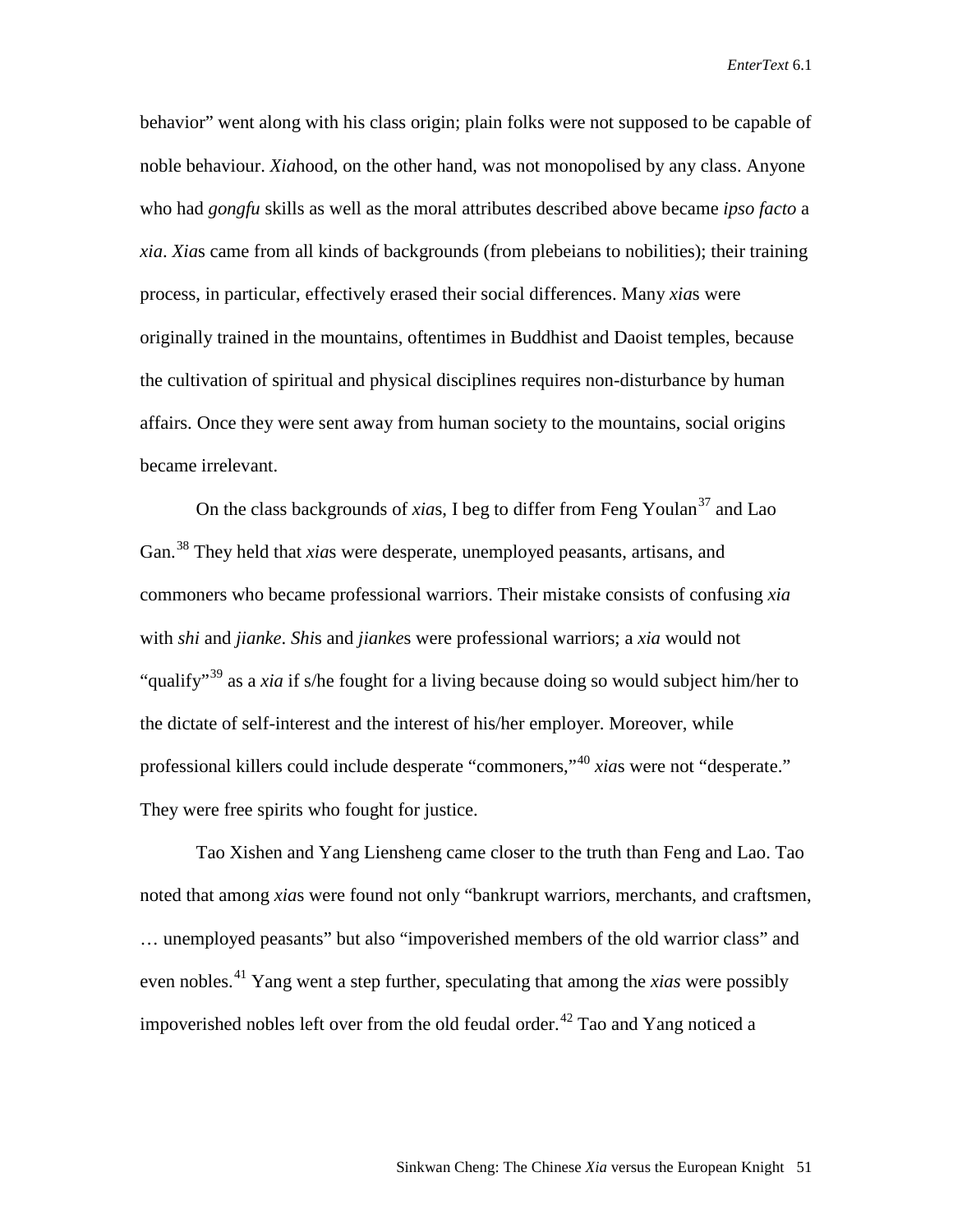mixture of classes among *xia*s, yet they fell short of grasping that such a mixture existed because class was irrelevant to *xia*hood.

James Liu pointed out that knights supported social hierarchy while *xia*s fought against it:

the Western knights were the backbone of the feudal system; the Chinese ones represented a disruptive force in feudal society. The former extended courtesy only to their social equals and had a strong sense of class solidarity; the latter made a point of breaking down social barriers and were entirely free from class-consciousness and social snobbery.<sup>[43](#page-33-21)</sup>

There were reasons why knights tended to support the *status quo* as Liu described it. In order to become a knight, a man needed the sponsorship of a variety of powerful institutions, religious, political, and social. His knighthood needed to be conferred upon him through the dubbing ceremony. Naturally, a knight would support the institutions that propped up his status. A knight was rewarded with honour and fortune through his loyalty to his overlord, his king, the Pope, and God.

The *xia*, by contrast, owed no allegiance to any institution. Generally, s/he despised institutions, especially when they abused their power. A *xia*'s loyalty was given to justice and to those who appreciated him/her. Jing Ke was one of the many *xia*s who died for justice. Yu Rang, on the other hand, sacrificed his life out of gratitude to the person who appreciated him. "A *shi* would die for the person who understands him, in the same way a woman would dress up for the person who admires her," such was the sentiment expressed by Yu when he prepared to die for Zhi Bo. $^{44}$  $^{44}$  $^{44}$ 

I will now analyse in detail the *xia*s' and knights' stance toward different feudalistic institutions, beginning with religious institution. European knights' reliance on the sponsorship of the Church stands in stark contrast to the *xia*s' free spirit. Although the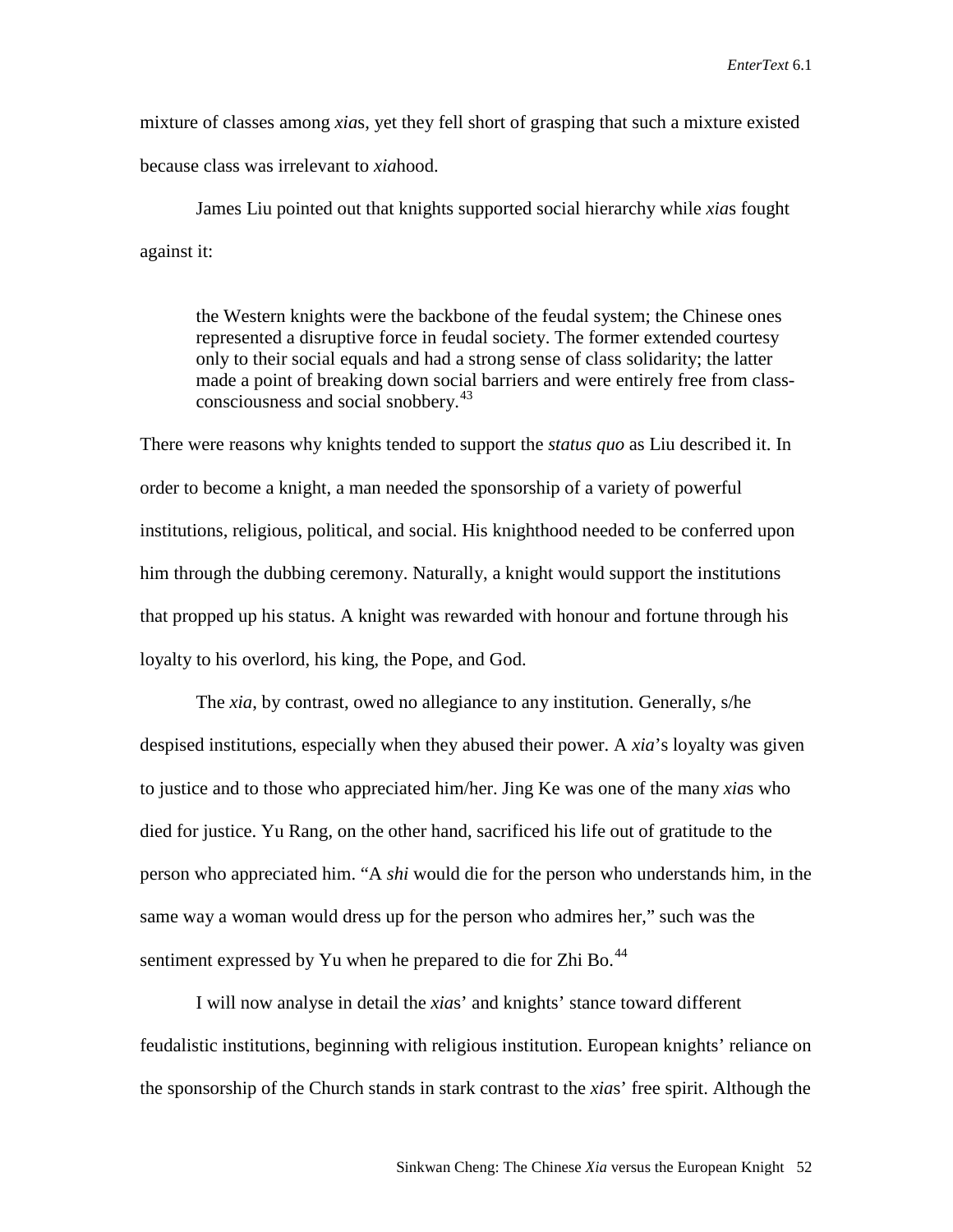Church initially disapproved of the knights' violent activities, it became more accepting of them when it began to recruit the latter as soldiers for the Christian cause. In time, the Church came to support the warriors and became a central actor in the actual knighting ceremony as well as the blessing of the knight's armour and battle regalia. During the first stage of chivalry, known as "Feudal Chivalry," a knight was expected to be at least a formally reverent Christian. The relationship between the Church and the warriors solidified during the Crusades, which took place in the second stage of chivalry, known as "Religious Chivalry." During this period, the best way for a knight to exercise his prowess was by joining a crusade. Chivalry became "the Christian form of the military profession; the knight [became] the Christian solider."[45](#page-33-23) The Church's power over chivalry was so strong that "one could not become a knight without being Christian and without being baptized."<sup>[46](#page-33-24)</sup>

With good reason then, the knight owed his supreme loyalty to God and His Church.[47](#page-33-25) Unlike the knight who had religious sanction and hence was bound to the Christian God and the Church, the *xia* owed no allegiance to any particular religious institution. A similar contrast applies to knights and *xia*s' relationships to political institutions. According to Sidney Painter, the second of the five virtues of Feudal Chivalry is fealty. A knight's duties were not confined to serving the Lord in Heaven; he was also expected "to maintain and defend [his] worldly lord" who hired him or gave him land.<sup>[48](#page-33-26)</sup> As Richard Barber pointed out, "at the outset, the knight was a warrior who served a lord by fighting for him."<sup>[49](#page-33-27)</sup>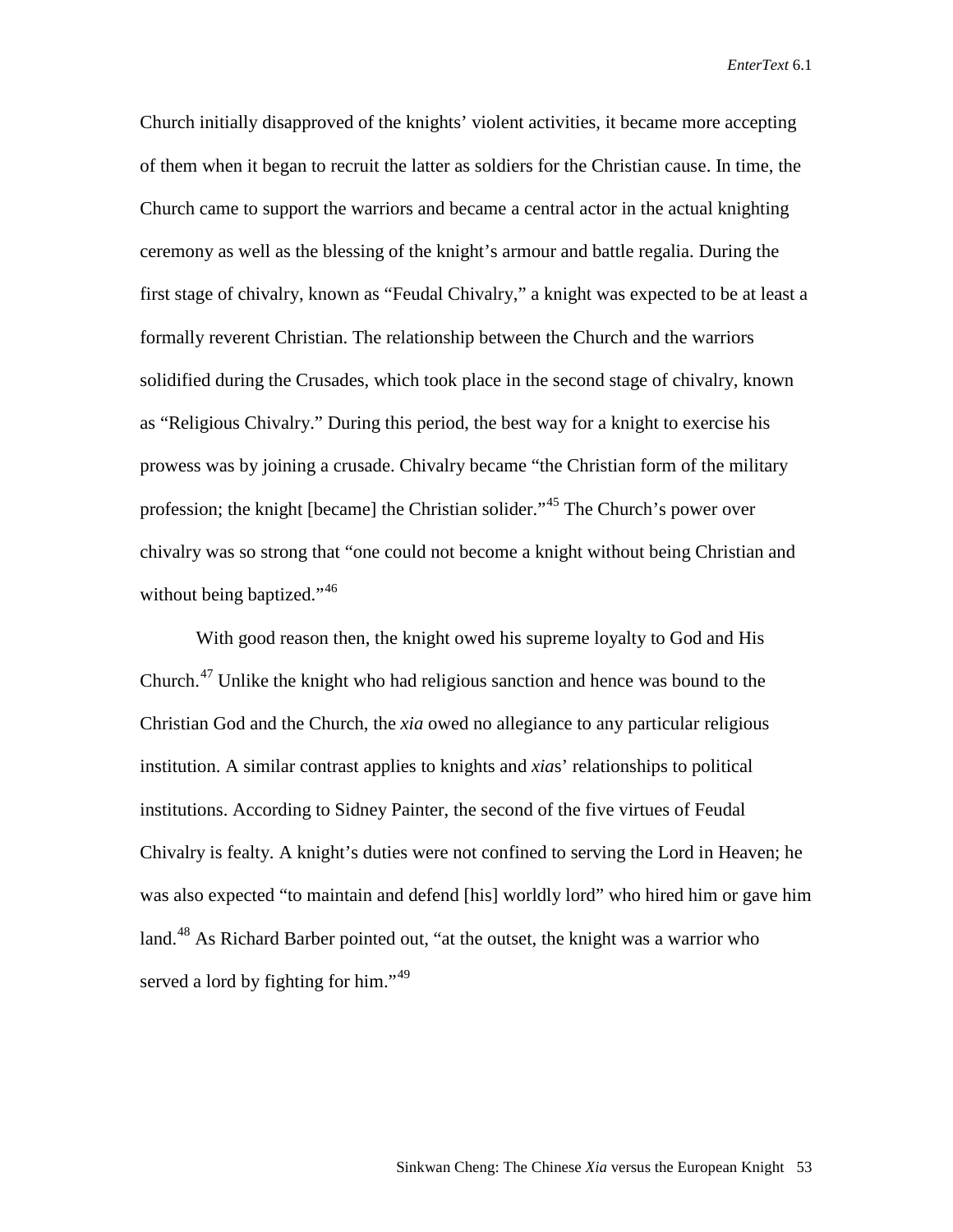The *xia* was not hired by a lord and owed no ruler any loyalty. A *xia* might risk his/her life for a prince or an emperor who appreciated him/her, but out of personal gratitude, and not of institutional loyalty or obligations.

The divergence between the knight and the *xia* also manifests itself in the two figures' relationships to social and cultural institutions. Knighthood was associated with elaborate and expensive ceremonies and rituals such as dubbing and tournaments. The institutions in charge of such ceremonies and rituals had strict rules of inclusion and exclusion as to whom they would initiate. In China, no class had proprietary rights to *xia*hood, and there was no institution to exclude anyone with the aspirations from becoming a *xia*. James Liu contrasted the two as follows:

 Being a social class, knights naturally confined chivalry to members of their own class and applied strict rules for admission. When Christian moral standards were superimposed on these, they formed the rules of the various orders of knighthood. By contrast, the Chinese [*xia*s] never organized themselves into orders and never possessed any monopoly over [*xia*hood]: anyone behaving according to the ideals of Chinese [*xia*hood] became *ipso facto* a [*xia*].[50](#page-33-28)

Since the mechanism of inclusion and exclusion was what gave the knight and his class their special privileges and prestige, he would naturally defend the institutions overseeing such inclusions and exclusions. Social rank and hierarchy—the rough equivalent of class system in economic and political modernity—was one such institution. The *xia*, by contrast, did not acquire his/her *xia*hood through a politics of inclusion and exclusion. The *xia* had no institutional partiality and his/her sole criterion was justice as s/he set out to right the wrongs of the world. The irrelevance of institutions to a *xia*'s consideration is evident in his/her rejection of even the most widely accepted institution—the family. A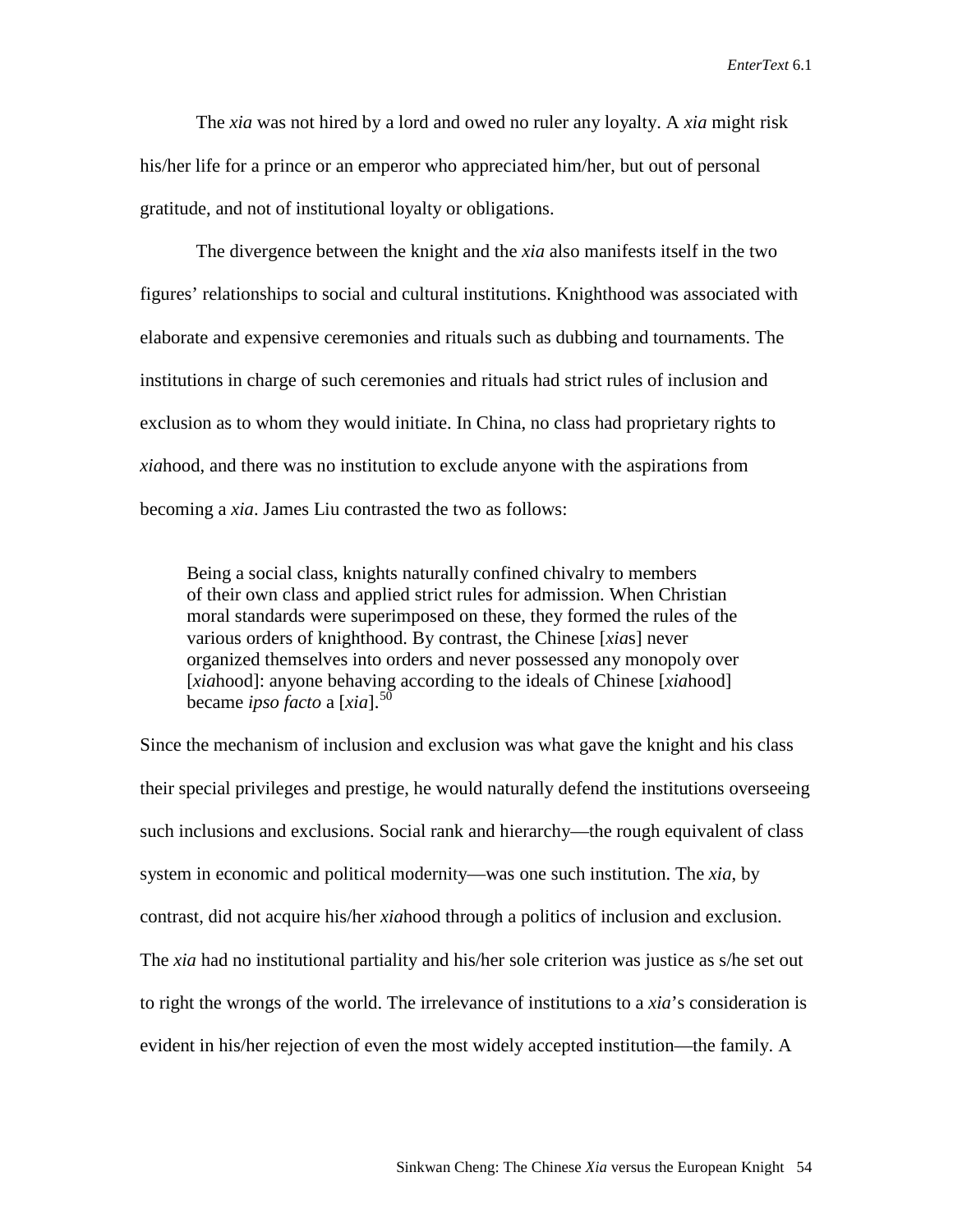*xia* would not hesitate to take to task his/her own family members should they be guilty of injustice.

Honour meant different things for the knight and for the *xia*. For the former, honour meant the fame, recognition, and titles due to nobles. Honour in this sense was the exclusive privilege of nobility and closely tied to the prestige and institutions with which the knight was associated. For the *xia*, honour had nothing to do with personal glory or institutional titles. It simply referred to the integrity and dignity of a person.

For the knight, honour meant being admired and worshipped by others. Combat was a primary means through which a knight sought honour and recognition. In Leo Braudy's analysis, "combat… turns individual honour into a social fact by its display in the presence of others, and it is preeminently in war that men make themselves men in the eyes of other men and in their own."[51](#page-33-29) By contrast, the *xia* avoided, and even rejected recognition.[52](#page-33-30) As Sima Qian told us, a *xia* "would not boast about his/her ability or his/her virtues."[53](#page-33-31) The *xia* refused recognition as a matter of moral principle. The *xia*'s selflessness did not stop at refusing material rewards for risking his/her life; s/he would even reject psychological gratifications such as glory and recognition for performing heroic deeds. S/he preferred not to be thanked for his/her services to humanity. Sima Qian further described this principle and practice of *xia*s as follows: "They rushed to the aid of those in distress without giving a thought to their own safety. And when they had saved someone from disaster at the risk of their own lives, they did not boast of their ability and would have been ashamed to brag of their benevolence."[54](#page-33-32) *Xia*s withdrew themselves from public attention. They often preferred to remain anonymous, or divulged only a nickname. They did not expect, and even refused, thanks from those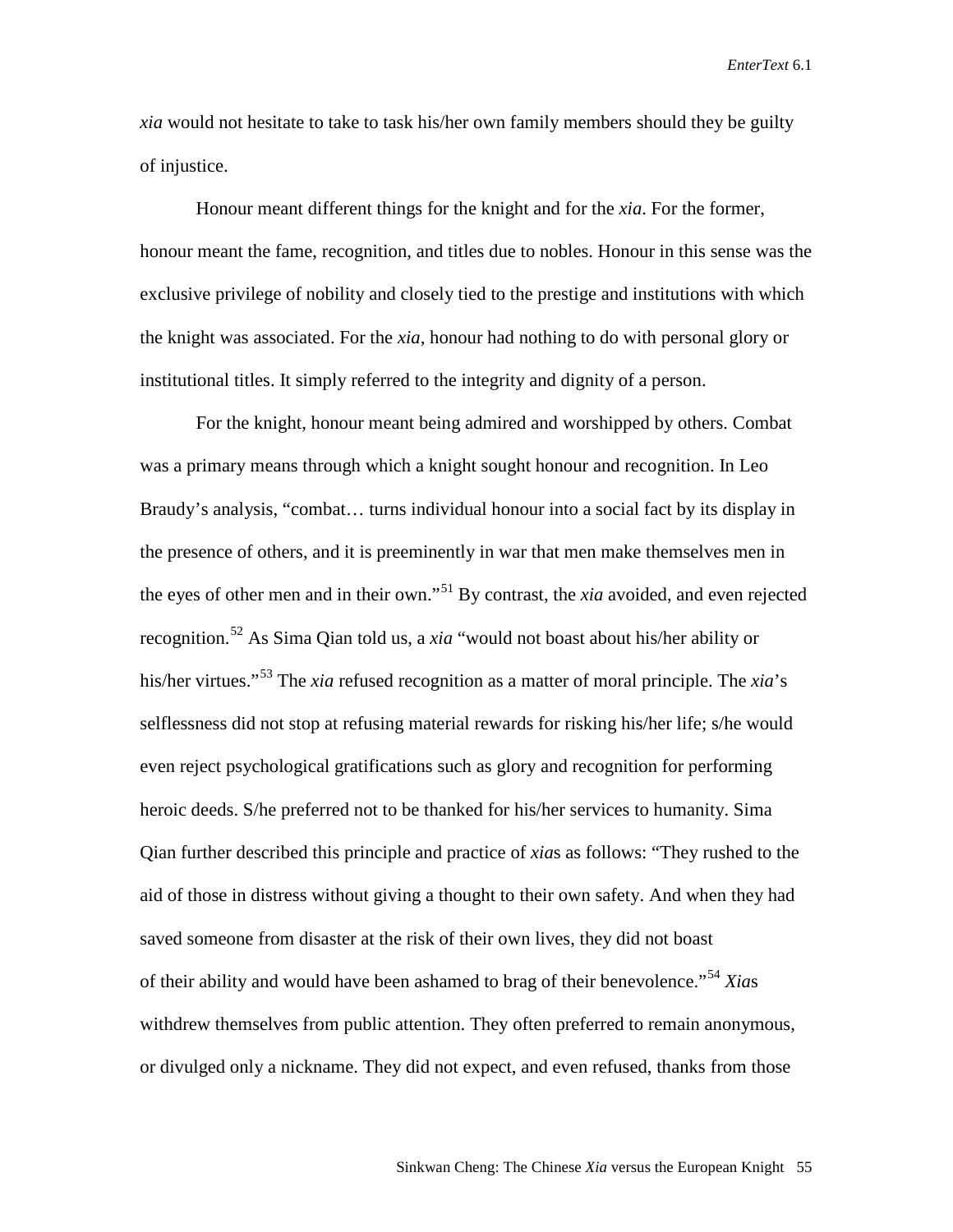they aided. Upon accomplishing their missions, they often retreated into the mountains, or simply disappeared into anonymity by blending themselves into the common folk, without leaving their names even to those they had rescued. For Sima Qian, this moral stance of the *xia*s distinguished them from those who used swordsmanship to pursue wealth and fame.

While honour for a *xia* pertained only to personal integrity and a quiet dignity, honour for a knight involved *spectacle*, the putting up of a *spectacular* show for the public. The tremendous emphasis in the chivalric period on expensive and fashionable armour and weapons was part of the game. For a knight, to be honoured meant to be worshipped by others, meant above all feeling superior to a large group of "inferiors." Honour for him depended much on an outward show of prestige and superiority. For the *xia*, honour pertained to one's inner cultivation rather than an outward show. Much of a knight's honour was derived from social institutions and recognition; this was decidedly not the case with a *xia*.

The difference between the two explains why tournaments were such important events for knights. Tournaments provided occasions for a knight to show off his expensive horse, armour, weapons and, above all, his masculinity and martial prowess. As Leo Braudy pointed out, in the institution of chivalry, honour meant establishing one's manhood and nobility. A knight constantly felt compelled to prove himself through aggressive fights for honour. Thus a knight was always looking for opportunities to fight, be it a real battle or private wars, the latter being the origin of tournaments.<sup>[55](#page-33-33)</sup>

By contrast, a *xia* had no interest in showing off his/her martial arts skills. If pressed to a match, a *xia* always took pains to avoid injuring his/her opponent (the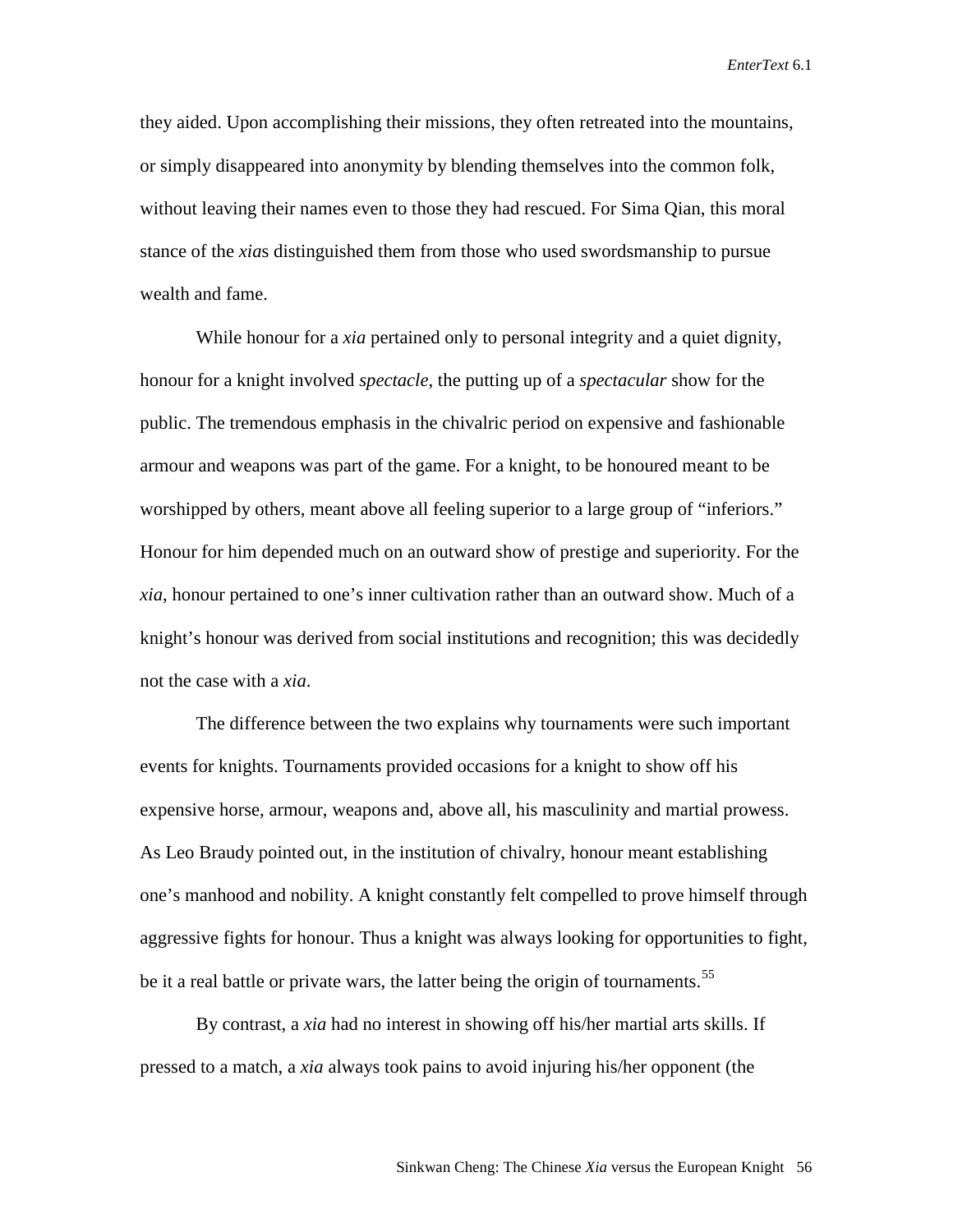principle known as *dian dao ji zhi*.)<sup>[56](#page-33-34)</sup> In the event that the *xia* was superior in ability, s/he would often try to save the other's face by skillfully covering the other's deficiencies in the match. And if s/he was not entirely successful in this cover-up, s/he would say in public that his/her victory was the result of the other's "deliberate, generous permission" (*Cheng rang*). Instead of monopolising honour for himself/herself, a *xia* sought to preserve the honour of both in a match.

The Chinese belief that an honourable person would never cause another to lose face sets the culture of the *xia* apart from that of the knight. For the latter, honour was the exclusive possession of the winner; it was a rare good to be competed for between him and many of his peers. Since honour was the sole possession of the winner, the other's honour would inevitably mean one's own dishonour. Thus there existed a temptation for a knight to treat his opponents like deadly enemies.

A knight had plenty of possessions to boast about: his title, his power, his castle, and his wealth in general. A *xia* possessed neither glamorous titles nor material goods. Knights were often associated with castles, the knights' personal and political home. They might wander afar on some missions, but their eventual goal was to return home. The fact is, a knight's identity and title were closely tied to his domain and dominion as signified by his castle. Not surprisingly, knights had a strong sense of territory and guarded their castles jealously. A *xia*, on the other hand, was not attached to property or the notion of home. Some *xia*s did have families and homes. Nevertheless, they preferred travelling to being tied down to a place. That is why *xia*s have been referred to from time to time as the wayfarer-*xia*s (*youxia*.)<sup>[57](#page-33-35)</sup> Basically, with their free spirit and open heart,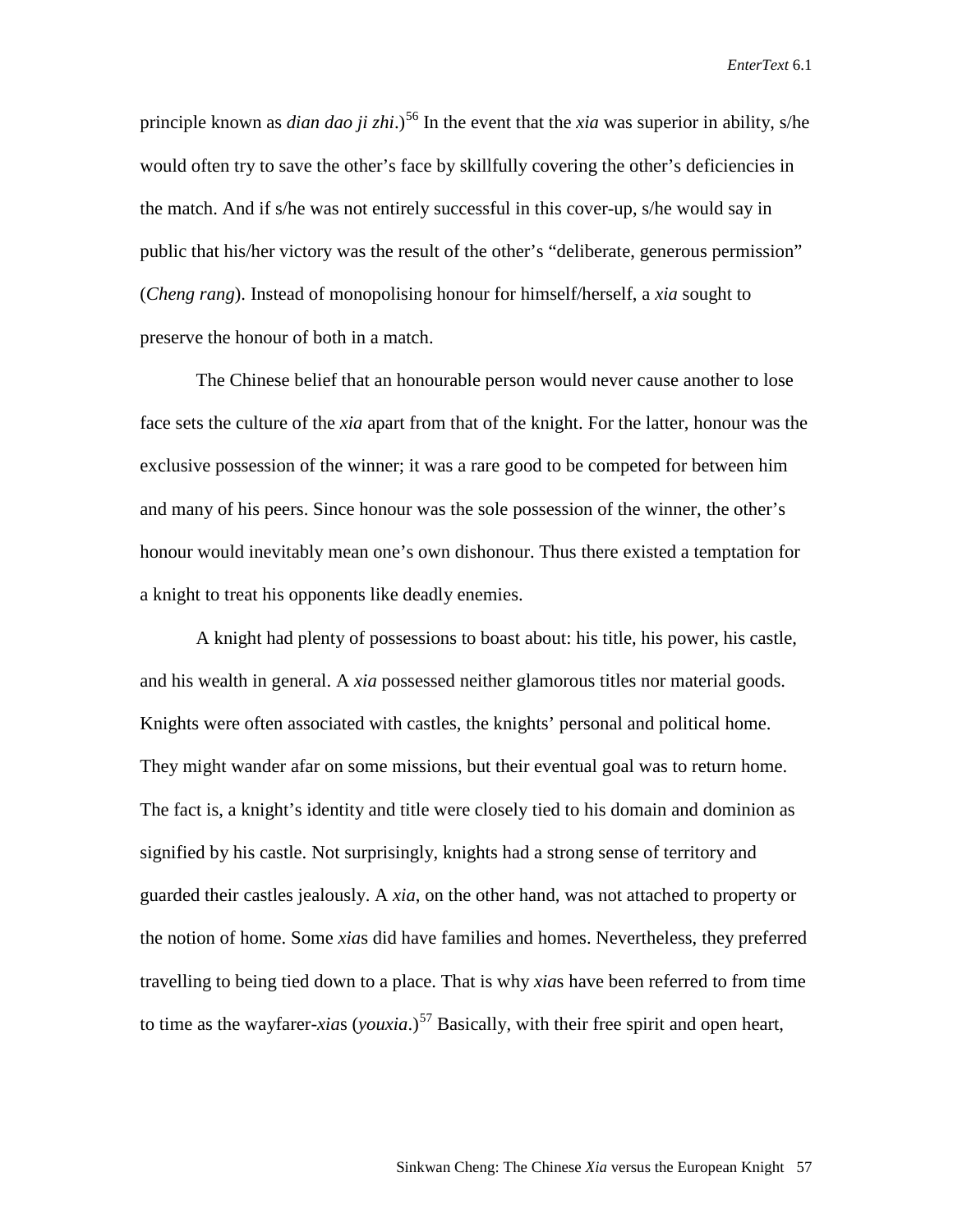*xia*s made the world their home (*sihai wei jia*). They were at home no matter where they were in the world.<sup>[58](#page-33-36)</sup>

Both knights and *xia*s were prepared to give up their lives. Knights would do so for justice, but more often they would do so for recognition: "Better to be dead… than to be called a coward,"<sup>[59](#page-33-37)</sup> a mentality that Hegel analysed elaborately in his master/slave dialectic in *The Phenomenology of Spirit*, [60](#page-33-38) as well as in "Chivalry"—Chapter II, Section III of his *Aesthetics*. [61](#page-33-39) *Xia*s, on the other hand, valued Justice and Loyalty above life. This is significant. Only when a person put moral values above life could s/he be truly free to pursue justice without any fear. Sima Qian described the *xia*s' fearlessness as follows: "They would keep to their promises even at the cost of their own lives. They rushed to the aid of those in distress; their own life and death did not matter."<sup>[62](#page-33-40)</sup>

Both the knight and the *xia* were charged with the mission of fighting injustice. Yet they were entrusted with the same mission for different reasons: the knight was believed to be free to uphold justice because he was wealthy and hence supposedly not driven by basic needs to selfish actions; the *xia* was deemed free to uphold justice because s/he owned nothing and was not tied down by materialistic concerns.

This provides an interesting opportunity for comparative cultural studies. There is a belief in the West that people with more possessions are less driven by materialistic needs, and hence more likely to act with disinterestedness on matters of justice. This was the rationale behind the chivalric belief that only the knight, only the nobility, could maintain justice. In Books V and VI of *Book of Knighthood and Chivalry*, Ramon Lull argued that a knight needed to be in plentiful possession of worldly goods. Without temporal goods, Lull contended, the honour of chivalry would not be maintained, and the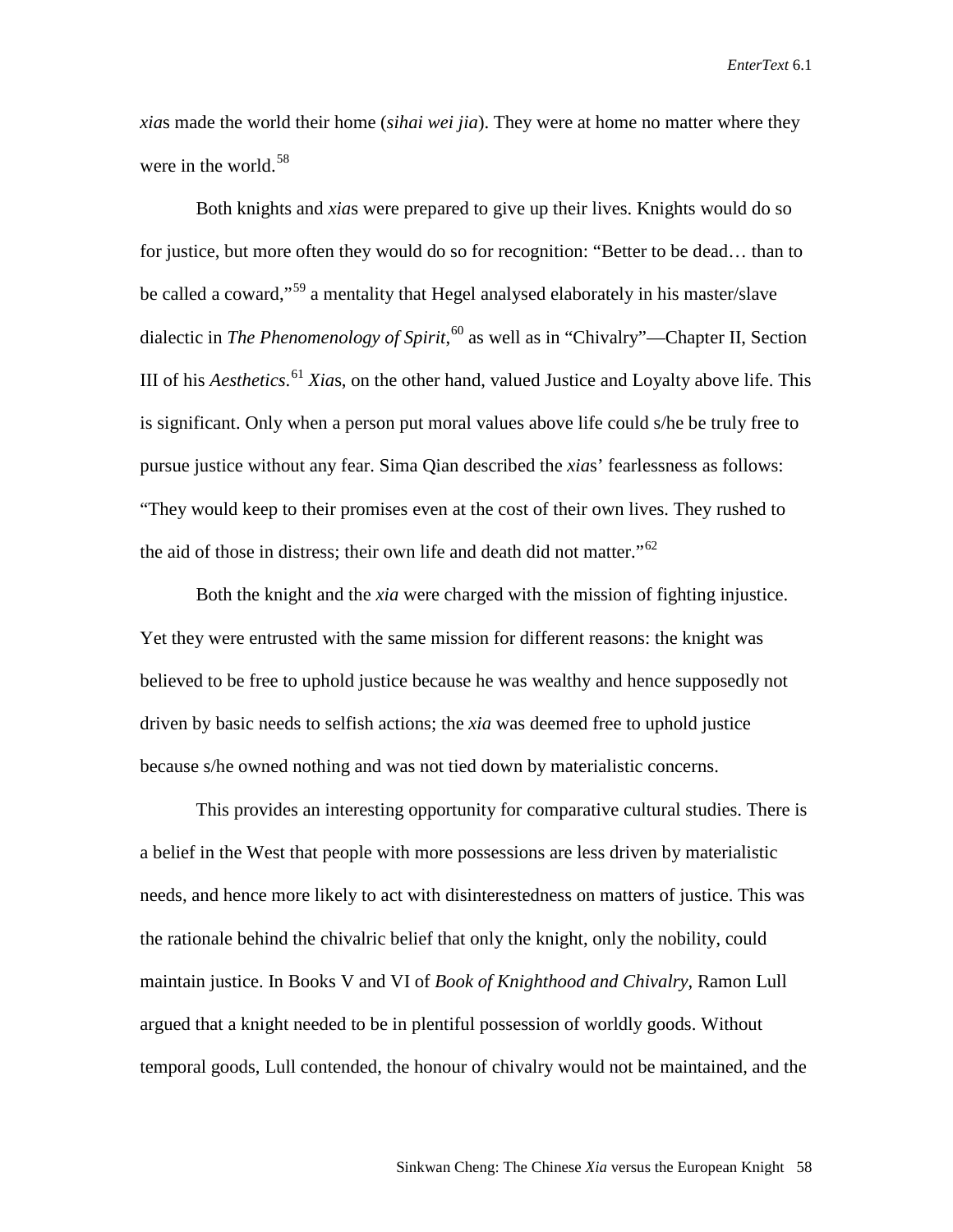knight might be rendered incapable of fighting evil. Poverty caused a man to think base thoughts and engage in falsehoods and treasons. This, by the way, was also the argument used repeatedly in the West by those arguing against extending the franchise to people without property.

Under the influence of Buddhism and Daoism, the traditional Chinese believed in quite the opposite: the more property one accumulates, the more caught up one becomes in the pursuit of worldly goods, and the more self-serving one becomes. Since property is tied to the concept of the self,  $^{63}$  $^{63}$  $^{63}$  getting rid of possessions helps one to let go of the ego, whose desire for self-aggrandisement is the root of all suffering. One becomes absolutely free if one manages to eliminate altogether the concept of the self down to its very foundation, that is, the attachment to one's life. If "I" don't exist, from whence come the worries about losing my life? If I can let go of all my possessions, including even my life, I will be left with no fear and no worries; nothing can intimidate me, and I will be absolutely free to pursue justice in a thoroughly disinterested manner. These, by the way, were the last words of the revolutionary martyr Tan Sitong (1865-1898) as portrayed by Li Hanxiang in *The Last Tempest* (*Yingtai qi xue*, Hong Kong, 1976). When confronted by the Empress Dowager's question as to whether he was truly unafraid of losing his life, he replied, "Even the Pure Land does not exist. Even I do not exist. What is there to 'lose'? What is there to be afraid of?" Not surprisingly, Tan was praised for his *xia* spirit. It was through this complete letting go of all possessions that Tan was able to pursue the righteous cause in an absolutely dauntless manner.  $64$ 

As Sidney Painter pointed out, generosity was one of the five virtues of "Feudal Chivalry."[65](#page-33-43) The knight demonstrated his generosity through *largesse*. *Largesse* showed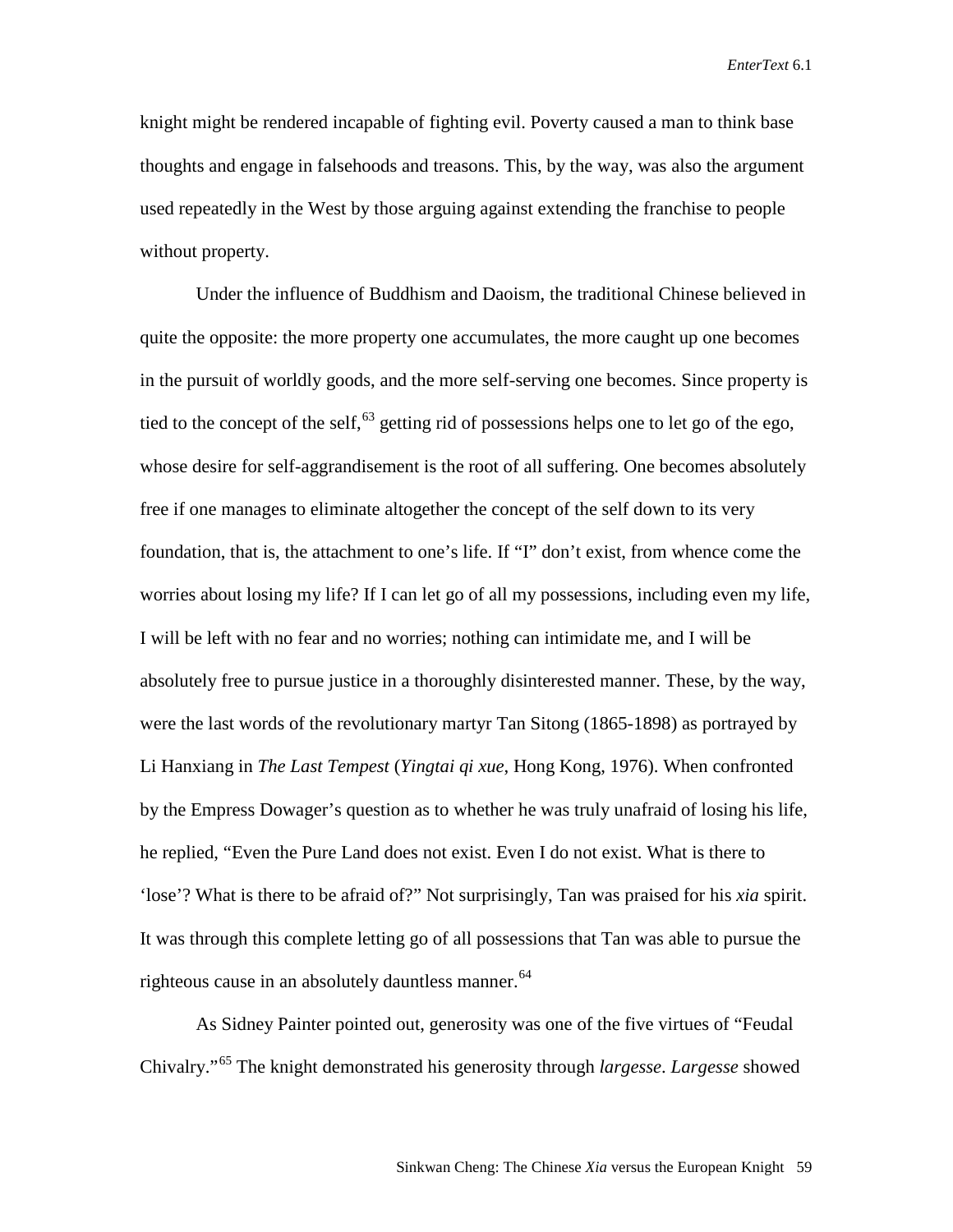a knight's magnanimity with material possessions, thereby distinguishing him from the bourgeoisie and the peasants. Again, *largesse* was a mark of class distinction: knights were capable of giving because they had more than enough, unlike the commoners who were busy hoarding for basic survival. The historical reality of many knights' behaviour proved this association of wealth with generosity and a just mind to be inaccurate. Far from being capable of magnanimity and generosity, it seems that many knights of the twelfth century were greedy creatures hungry for earthly goods. Richard Barber quoted a poet at the end of the twelfth century who stated that "knights are the worst because of their pride, the way they covet horses and rich clothing, living wastefully and dissipating their goods, glorying in vile deeds…. [I]f they see anything they want, they carry it off, seize it or take it by force."<sup>[66](#page-33-44)</sup> Instead of being protectors of justice, the knights here look more like the oppressive government officials or local bullies whom the *xia*s sought to get rid of on behalf of the suffering common folk. We have already seen how generosity was an essential moral attribute of the *xia*. As James Liu asserts,

it was more common for a [*xia*] to give money away than to receive payment for his [*xia*] activities. Though he might receive cash gifts from friends and followers, these were in the nature of voluntary contributions rather than payment for service rendered. In short, the [*xia*s], or at least some of them, did not depend on [fighting] for a living. They cannot, therefore, be considered professionals. Nor were they necessarily professional warriors. Men like [Zhu Jia] were famed not for expert swordsmanship or military genius but for altruism and sense of justice.<sup>[67](#page-33-45)</sup>

The *xia*'s giving and the knight's *largesse* differed widely in their social and political meanings. The *xia*'s giving had nothing to do with distinguishing himself/herself socially and politically. *Largesse* was a ritualistic gesture backed up by religious, social, and political institutions. The *xia*, by contrast, gave in an entirely free spirit. S/he had no God,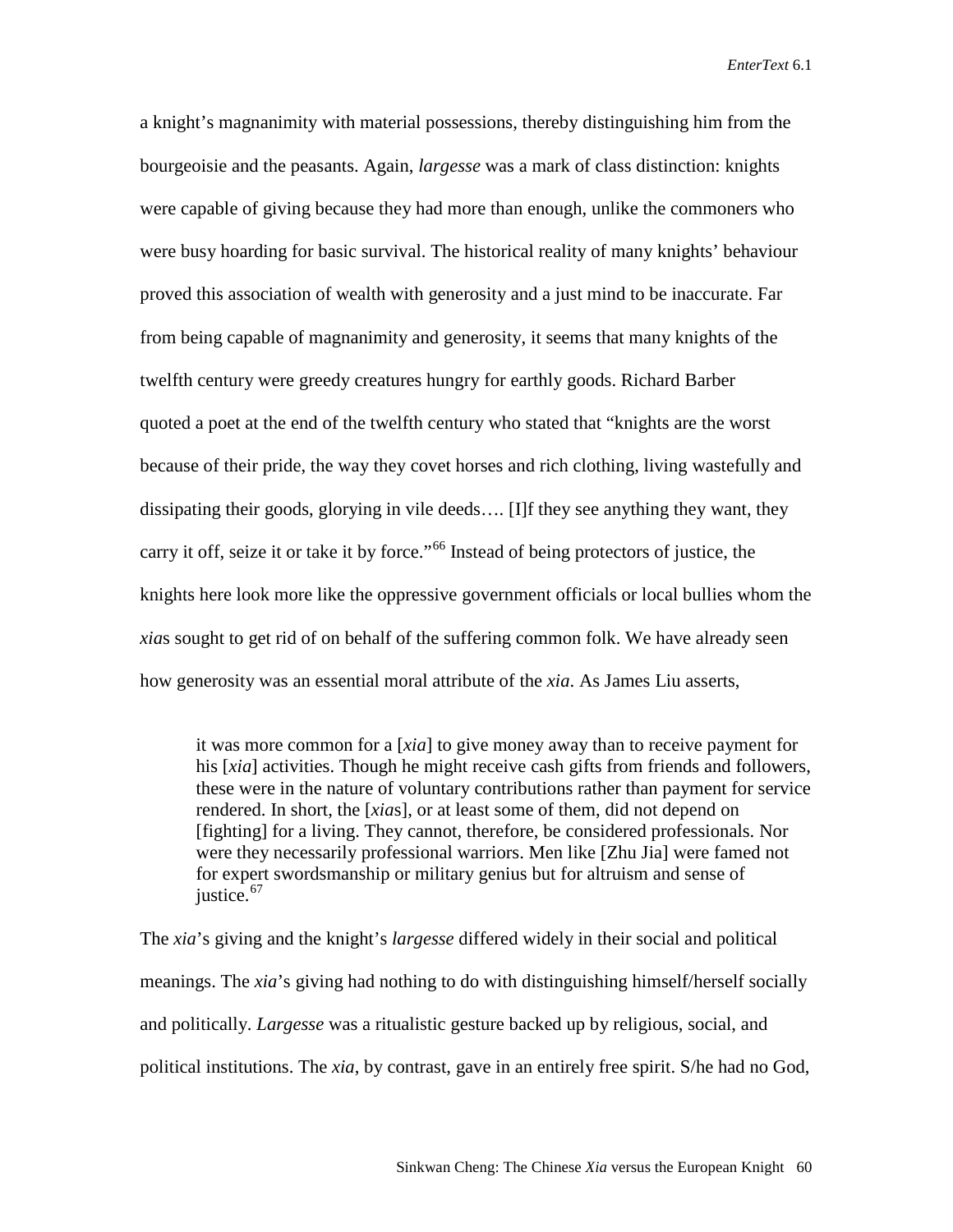no lord, no institution of any kind to please, to glorify, or to reinforce in his/her generous acts. In fact, no institution could force him/her into giving or not giving. S/he did it entirely out of his/her free will.

# *b. Politics--Relationships to Rulers and the Ruled*

As discussed earlier, knights were hired by kings or lords to protect them and their territories. In return, some lords granted land to the knights. The knights owed their lords loyalty; they upheld the laws of the rulers and the *status quo*. By contrast, *xia*s were not hired by anyone. Like the Buddhist monks and Daoist priests, *xia*s lived on voluntary gifts. They held no employment, because employment rendered one dependent on money and on other people's good will. Employment trapped one in concerns for the worldly; it took away one's spiritual autonomy.<sup>[68](#page-33-46)</sup>

Since the *xia* was not dependent on, and did not owe loyalty to, a ruler, s/he was free to fight injustice, including injustices committed by rulers. In fact, fighting corrupt government officials has been a popular theme throughout the history of *gongfu*  narratives. This is why the Chinese legalist philosophers regarded *xia*s as a pest to be eliminated. Indeed, *xia*s had been persecuted by the government from time to time throughout Chinese history. Sima Qian, for example, recorded that Emperor Jing in the Han dynasty (Han Jingdi) ordered all *xia*s arrested and executed.<sup>[69](#page-33-4)</sup> Later on in the same dynasty, the imperial secretary Gongsun Hong condemned and executed the *xia*  Guo Xie and his entire family, even though the official could not produce any evidence of Guo's guilt.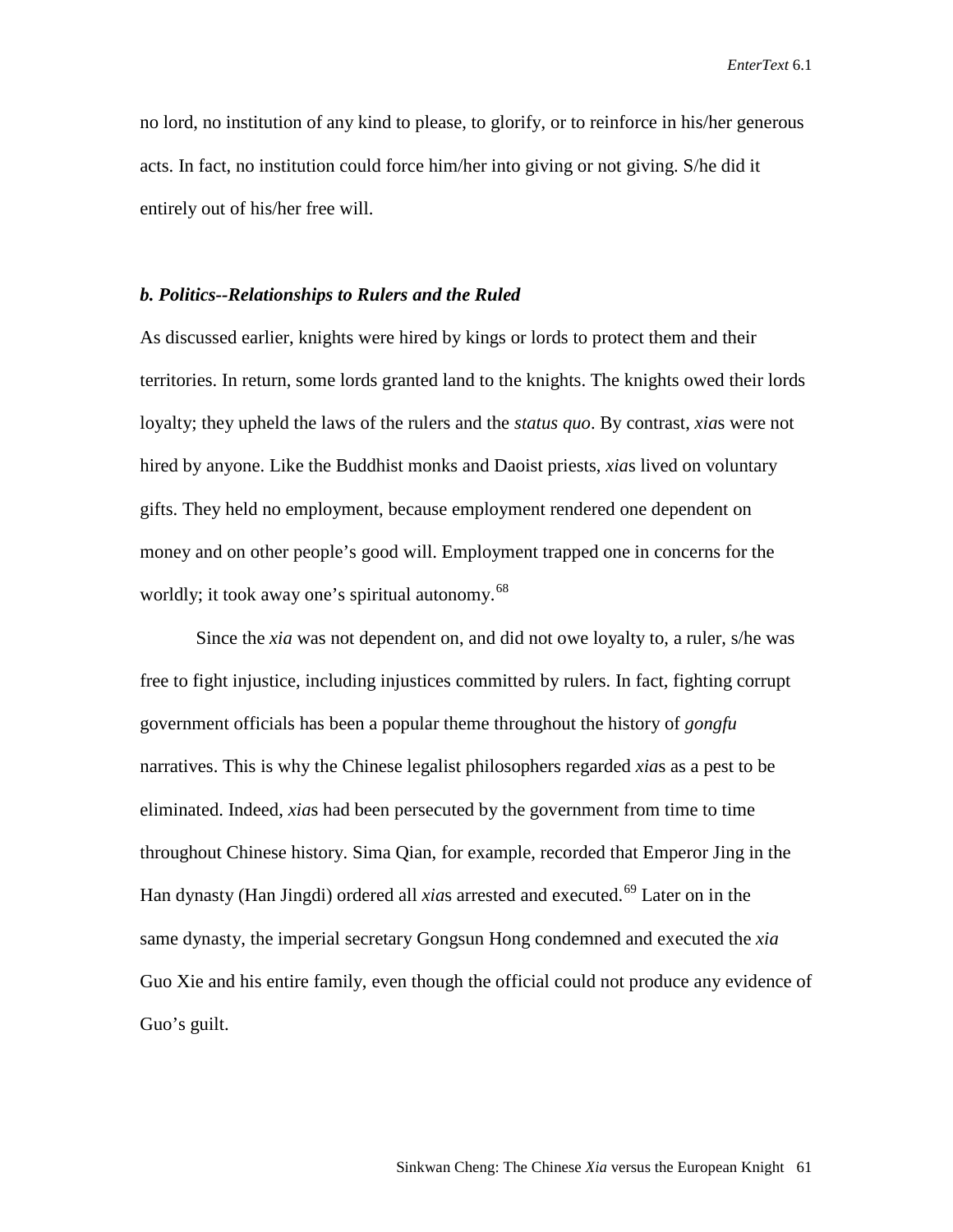Both the knights and the *xia*s were supposed to defend the weak against the strong, the oppressed from the oppressors. This is the ideal image Ramon Lull presented of knighthood in his book on chivalry when he described one of the knight's duties as "maintain[ing] and defend[ing] women, widows and orphans [as they were] neither powerful nor strong."<sup>[70](#page-33-5)</sup> In reality, however, the knight did not so readily come to the defence of the people, especially if the oppressor turned out to be the knight's overlord, the King, or the Church. Furthermore, it was not uncommon that knights simply gave rein to their own self-interest and became themselves oppressors out of greed and lust. Peter of Blois in the mid-twelfth century complained that knightly misconduct on the battlefield was the norm rather than the exception. The newly knighted at once went off to break their vows, "oppressing the poor subjects of Christ, and miserably and unmercifully afflicting the wretched, in order to sate their illicit lusts and extraordinary desires in the sorrows of others."<sup>[71](#page-33-18)</sup> The preamble to the Rule of the Templars, written about 1130, also presented an unfavourable picture of early members of knighthood: "they despised the love of justice, which belonged to their duties, and did not do as they ought, that is defend poor men, widows, orphans and the Church: but instead they competed to rape, despoil, and murder."[72](#page-33-6) Richard Barber concluded from his various studies that "[t]hroughout the twelfth century, writers attacked knights as violent, greedy, disorderly, luxury-loving and proud."<sup>[73](#page-33-7)</sup> Norbert Elias was also inclined to view these medieval warriors more as "oppressor[s] of peasants" than "noble knight[s]," even going so far as to call the gallows "the symbol of the knight's judicial power."<sup>[74](#page-33-8)</sup>

A *xia*'s primary mission was to defend justice, and this often manifested itself as the defence of commoners against oppressors. If a *xia* stopped carrying out such duties,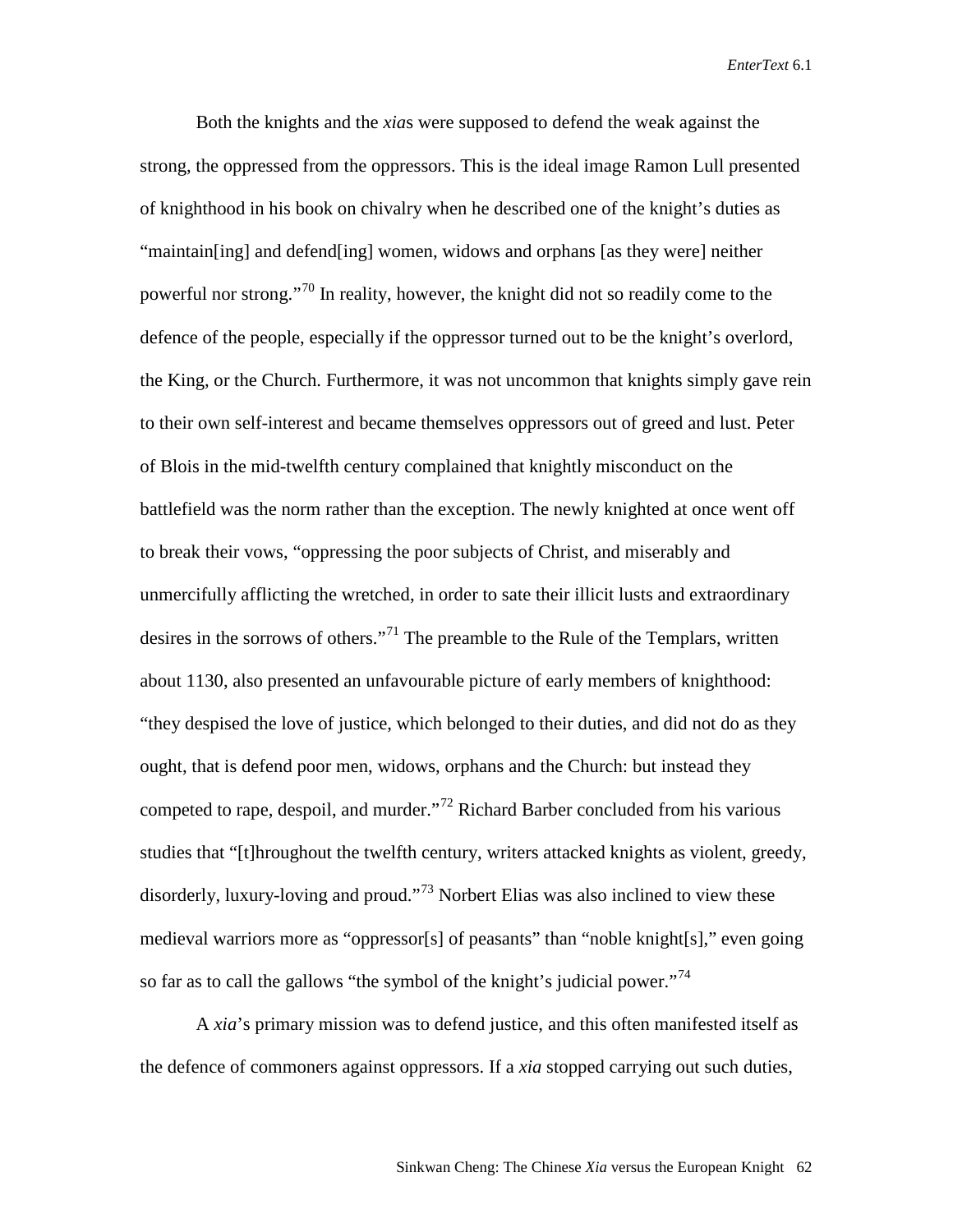s/he would automatically lose his/her *xia*hood. There were usually two kinds of villains whom a *xia* fought against on behalf of the people: thugs, gangs, and local bullies on the one hand, and corrupt government officials on the other. In either situation, the *xia* was bound to run into conflict with the government. When the *xia* fought against the first group, s/he was taking the law into his/her own hands.<sup>[75](#page-33-19)</sup> But even more frequent was the case when a *xia* had to stop state officials from abusing the ruled. On such occasions, a *xia* became an open enemy of the ruler(s).<sup>[76](#page-33-25)</sup>

Another important contrast between the knight and the *xia* is that the knight occupied a superior position to the commoners on the social hierarchy. The *xia*, by contrast, never mentioned his/her social origin. S/he did not set himself/herself above the people s/he fought for. S/he was their "fellow human being" and not their superior; s/he blended in with them and was loved by them. A knight was distinguished by his social institutions as the master above a group of people who were his servants and subordinates. Honour belonged to the knight and the knight alone—he was the noble one served and admired by the ignoble. This phenomenon was given a telling analysis by Norbert Elias in his study of a sequence of drawings known as *Medieval House-Book*  (1475-1480; artist unknown):

[I]t is an integral part of [the knight's] self-esteem to have these other people moving about him who are not like him, whose master he is. This feeling is expressed again and again in the drawings. There is scarcely one of them in which *courtois* occupations and gestures are not contrasted to the vulgar ones of the lower classes. Whether he rides, hunts, loves or dances, whatever the lord does is noble and *courtois*, whatever the servants and peasants do coarse and uncouth.<sup>[77](#page-33-27)</sup>

As much as a winner needs losers in order to gain his honour, a master needs slaves in order to be recognised as a master. The code of chivalry set the knight apart from the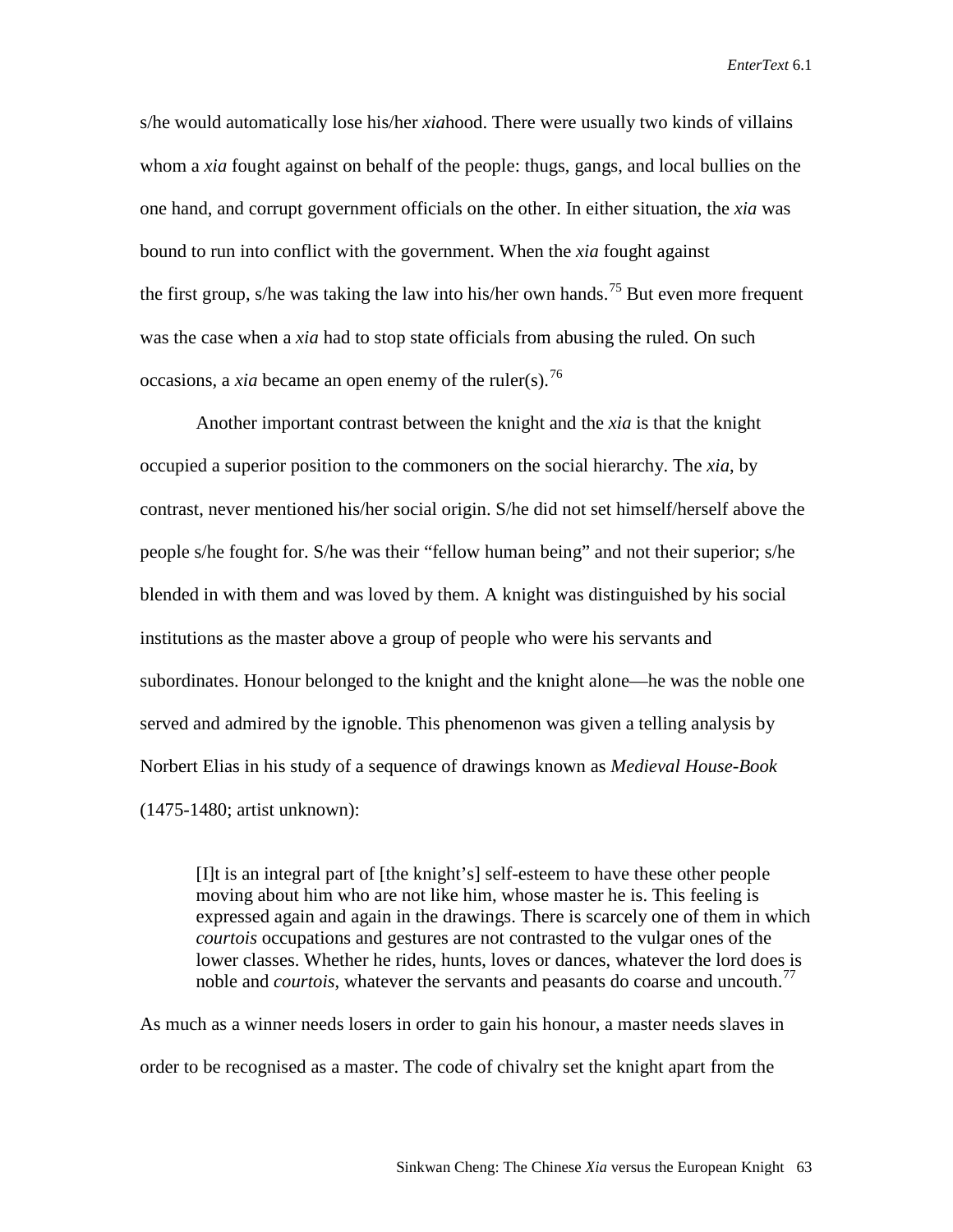common men. His vow raised him up above the common solider, marking him as one of the privileged "insiders" bestowed with a special honour and noble mission. He bonded more readily with knights from other countries—his fellow initiated elites—than with commoners from his own land. It was not unusual for a knight to *kill* peasants but *capture* nobles. Peasants' lives were deemed cheaper. In short, despite the chivalric ideal that knights should protect the poor, in reality, the relationship between the two classes seemed to consist of more enmity than amity. By contrast, far from dominating or oppressing the commoners, a *xia* became a *xia* by serving them and eliminating for them their oppressors. The *xia* had no interest in becoming the master or the leader of the oppressed.

Of course, there were good knights who fought from time to time for the poor and the wretched. But such a knight would never become one *with*—much less one *of*—the commoners. This, in fact, was one reason why romance was circulated only among social elites, apart from the obvious factor that European education at that time was restricted to the monks and the aristocrats. In contrast to the chivalric hero, a *xia* was the hero of common people, because s/he treated them as fellow human beings, and was in turn regarded as one *of* them. S/he was also one *with* them, because s/he executed for them their wish to punish their oppressors. They were the people's symbol of justice and righteousness—they inspired them and were loved by them. Even Ban Gu (32-92 AD), who condemned *xias* for their disregard for the law, gave them the following credit: "They were good-hearted and loved people in general; helped the poor and saved the distressed; were modest and not boastful."<sup>[78](#page-33-28)</sup>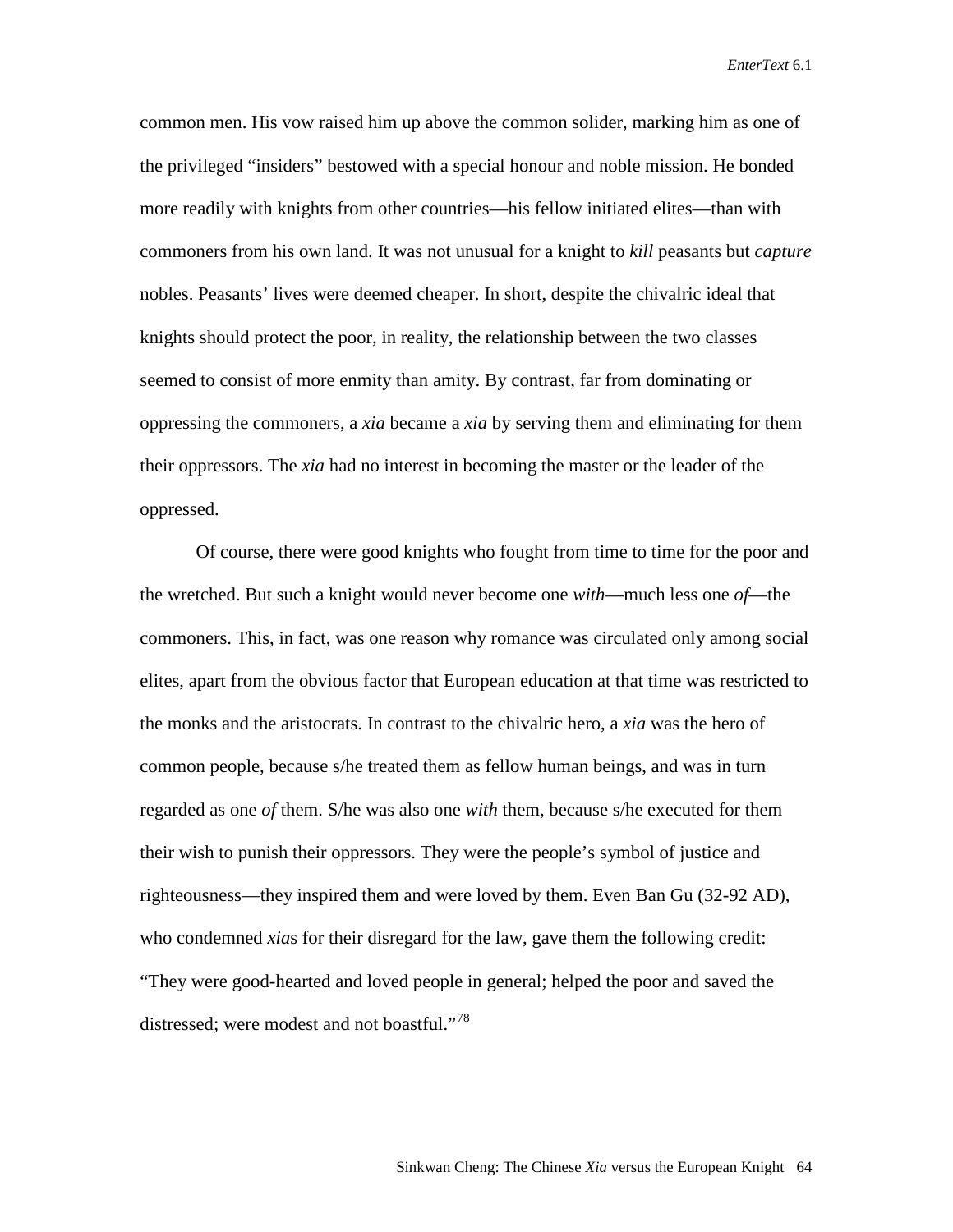## *Wuxia* **[***Gongfu***] Narrative as a Genre of Social Protest**

The following couplet is often used to describe *xia*s' activities: "Curbing the powerful and protecting the weak / Robbing the rich and giving to the poor." In doing so, *xia*s openly challenged the injustice created by social hierarchy (what the modern West would call class inequality). *Xia*s were classless, even though some of them came from aristocratic backgrounds. *Xia*s left behind their class identities because of their contempt for an unjust system, and for the kind of power that the privileged could derive from it. As mentioned before, one of the most common themes in pre-modern Chinese *gongfu*  narratives was the punishment of oppressive government officials by *xia*s on behalf of the people. This theme became especially prevalent after Shi Naian's *Water Margin* (*Shui Hu Zhuan*). Shi told the story of one hundred and eight men forced into taking refuge in Mountain Liang (Liang Shan) as outlaws by their corrupted government. The virtuous people in the story were the outlaws—who robbed the rich and gave to the poor. The villains of the story were the state officials. The novel gave popularity to a number of sayings, including "lawlessness originated from the practices of the rulers" (*luan zi shang sheng*), "forced to take refuge in Mountain Liang" (*bi shang Liang Shan*), and "forced by the government into rebellion" (*guan bi min fan*). These sayings all allude to the same theme in *Water Margin*: it was the oppressive ruler's lawlessness which forced people into breaking the law. The *xia*, as upright as s/he was, disregarded the laws of an oppressive regime not because s/he was lawless; rather, s/he broke the unjust laws in pursuit of a higher form of justice. This is why *xia*s' actions have been referred to for centuries by the Chinese as "executing Heaven's Justice" (*ti tien xin dao*) and "fighting on behalf of the people" (*wei min qin ming*).[79](#page-33-29) It was Heaven's Justice, and not the ruler's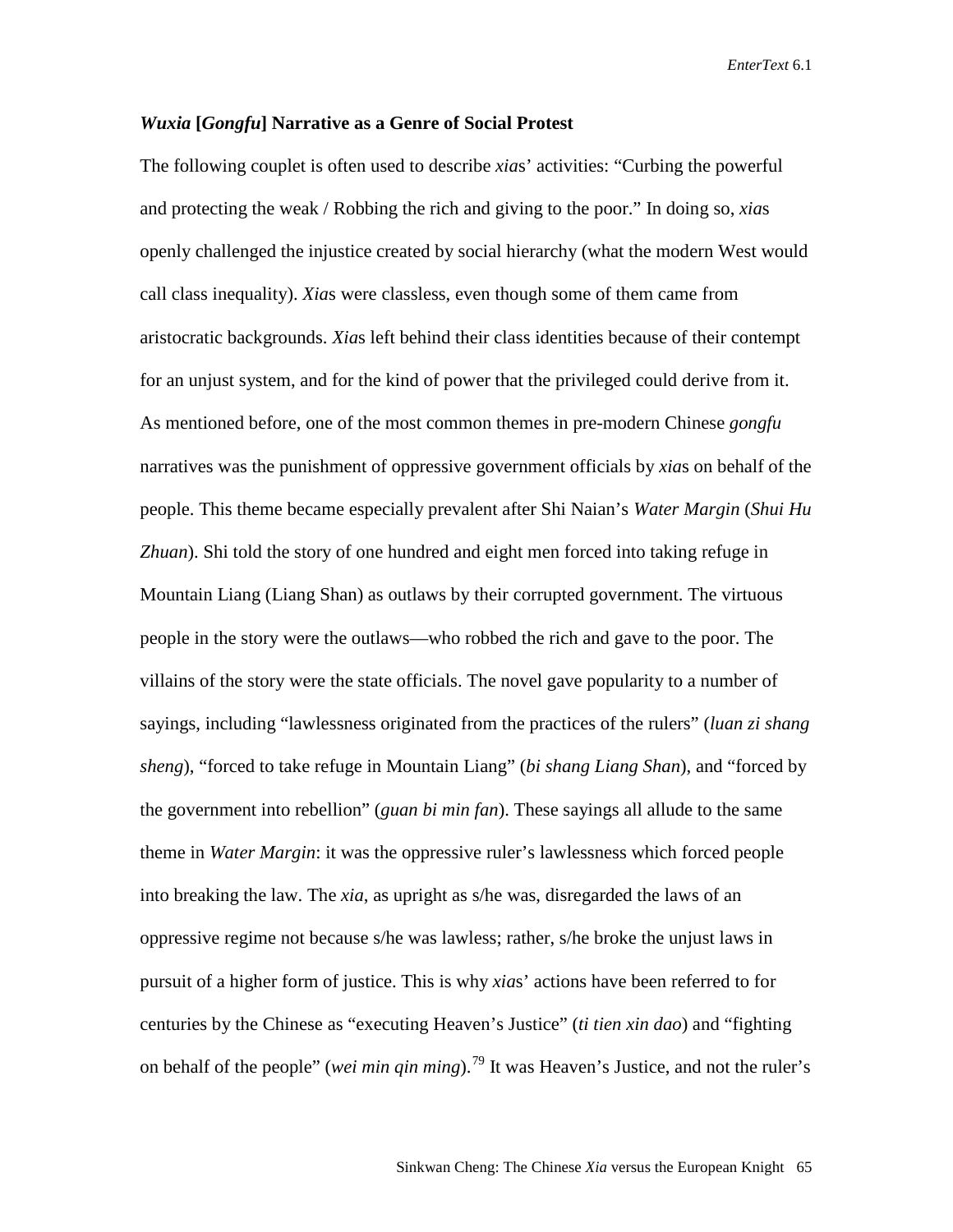justice, that *xia*s respected; it was the common people, and not the rich and powerful, for whose well-being *xia*s risked their lives.

The *gongfu* genre is hence a genre of social protest, and *xia*s were one of the many kinds of figures in Chinese culture who gave people dignity by giving them the legacy of a fighting spirit. The need to fight injustice instead of bowing down to an unjust authority is powerfully conveyed by yet another saying widely invoked in pre-modern China: "Decapitate me or bleed me to death as you wish, but you cannot compromise my integrity" (*Tou ke duan, xue ke liu, zhi bu ke qu*). For this reason, *xia*s and *gongfu* narratives tended to blossom in times of state corruption. The society portrayed in the *gongfu* genre was usually plagued by the rule of tyrants. The first major flowering of *gongfu* literature took place in the latter half of the Tang dynasty as the emperor's power began to decline and local lords and governors grew ambitious and oppressive. "Legend of the Spikebearded" (*Chiuyenke Zhuan*), "Red Thread" (*Hongxien*), and "Legend of Wushuang" (*Wushuang Zhuan*) were all written in this period.

Even more important to the emergence of *xia*s were dynasties when China was subjected to foreign invasions and occupations. Many *xia*s, for example, appeared in the Song dynasty, which was constantly plagued by foreign invasions. The Song dynasty since its very beginning had, under the emperors' fear of losing power to the army, chosen to downplay military officials and deprived them of support whenever they needed reinforcement.<sup>[80](#page-33-32)</sup> To prevent the army from growing "too strong," some emperors and high officials even executed the most able and loyal generals. Yue Fei, for instance, was one of the hero-martyrs remembered with the greatest pain and admiration by the Chinese people for generations to come. In response to governmental corruption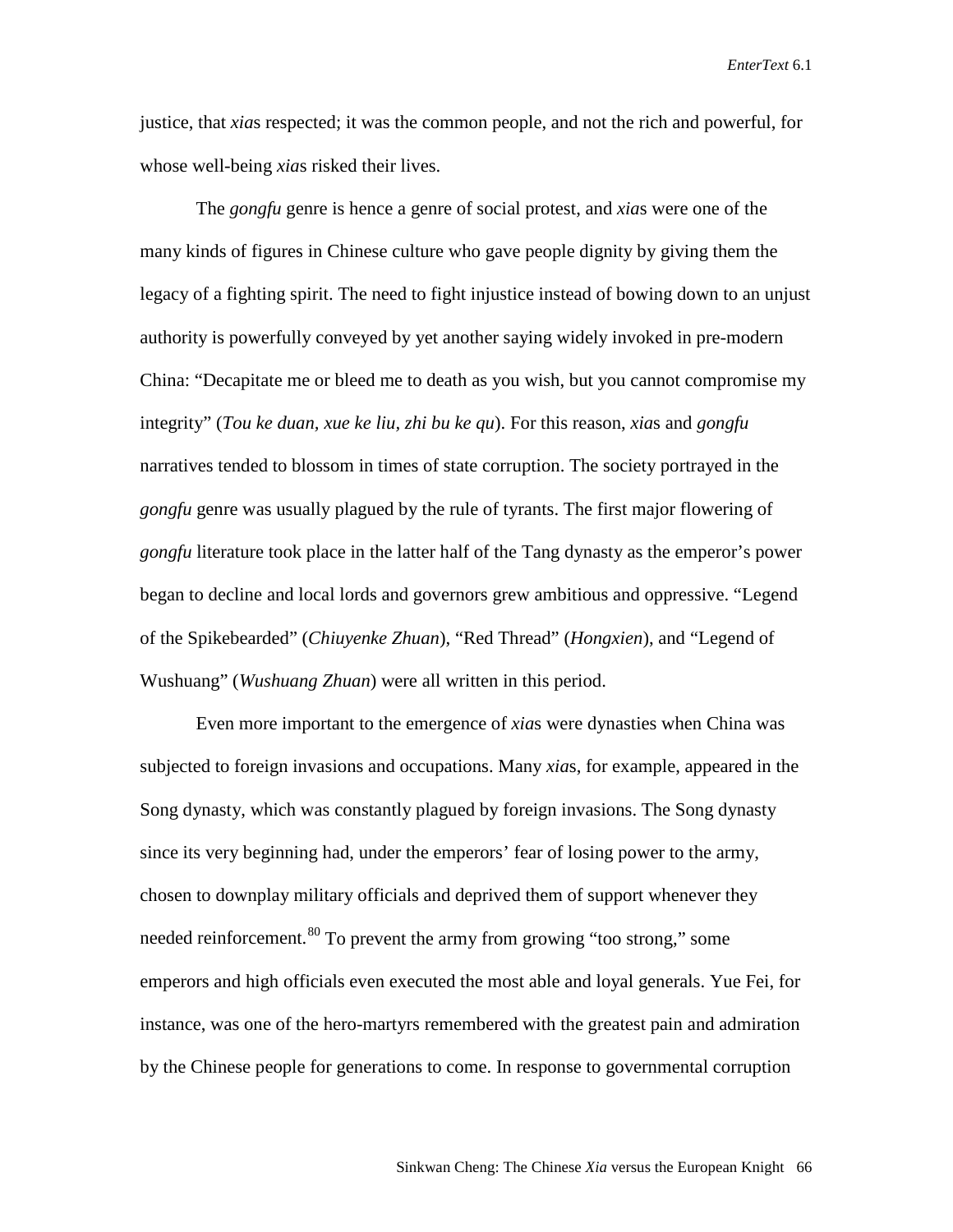and impotence, people had to take the law into their own hands. As a result, many *xia*s appeared during this period. But their individual resistance here and there proved ineffective in resisting foreign invasions, and China finally fell to the Mongolians, under whose brutal rule Shi Naian wrote *The Water Margin*.

China had its second taste of brutal foreign rulers during the Qing dynasty. The Hans' oppression by the Manchurians was further complicated by Western invasions of China from the later half of the nineteenth century to the early twentieth century. It was not surprising that the Qing dynasty called forth by its brutality and corruption famous *xia*s such as Hong Xiguan, Fang Shiyu, and Huang Feihong.

#### **Gender**

.

Women in *gongfu* narratives were free, skilful fighters. They were equal to men in both courage and martial arts skills. This was not a fantasy. History records famous women *xia*  in pre-modern China, such as the Maiden of Yue,  $81$  Lü Siliang, and Yen Yongchun.<sup>[82](#page-33-48)</sup> Gender hierarchy carried as little meaning as class hierarchy for the unconventional  $xias.<sup>83</sup>$  $xias.<sup>83</sup>$  $xias.<sup>83</sup>$ 

Women could become famous *xia*s and generals, because they were not prevented from practising martial arts. "Song of Mulan"—the poem about the famous woman general Hua Mulan—was written in the North dynasty (*Bei Chao*), known for both male and female *gongfu* practitioners. Another poem from the same dynasty extolled the archery and riding skills of the maiden Li Yongyong ("*Li Anshi Zhuan*," *Wei Shu*). Additional evidence can easily be found to discredit the popular stereotype that pre-modern Chinese women were kept weak and fragile.<sup>[84](#page-33-3)</sup>  $E$  Mei, for example, was a highly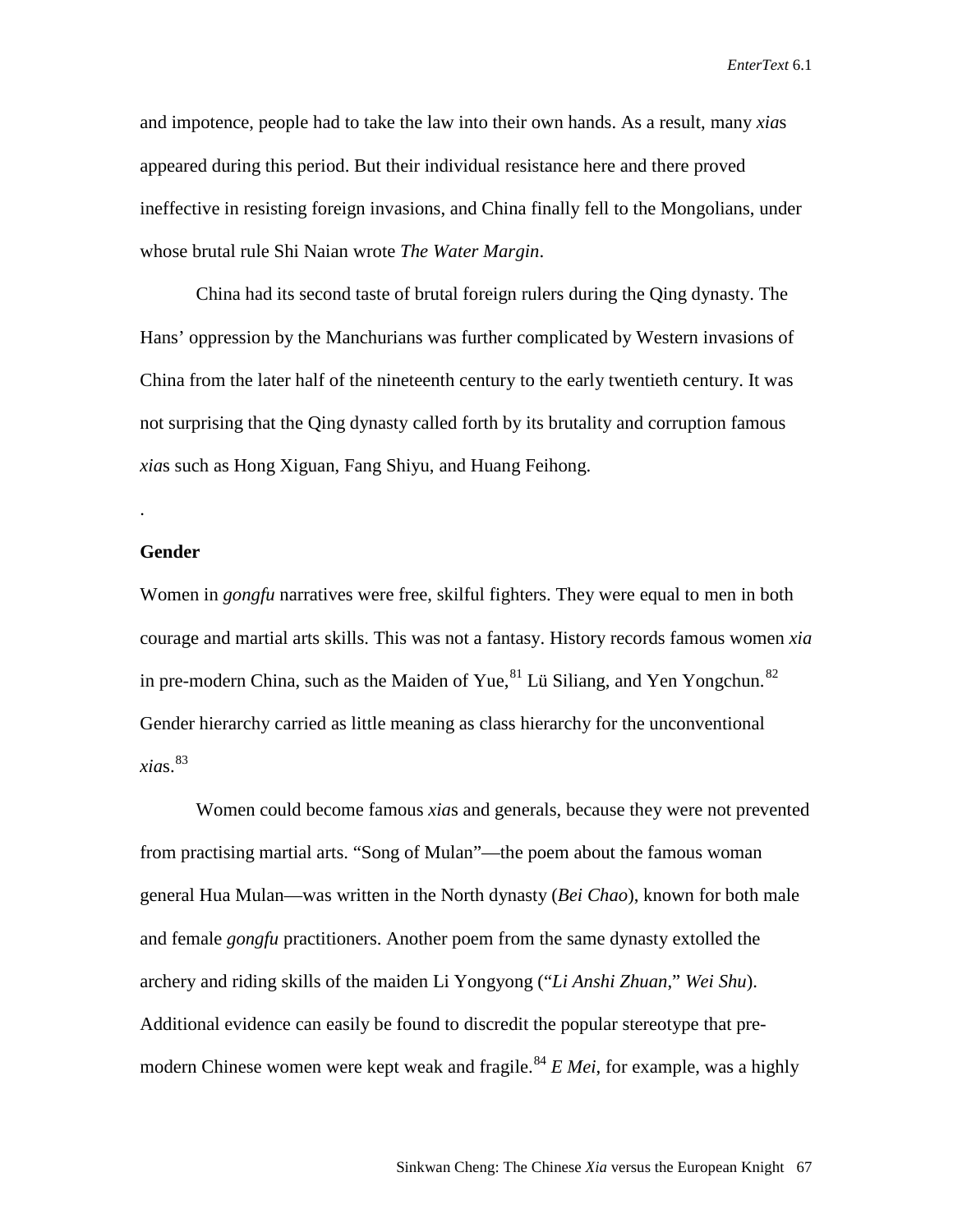respected and powerful *gongfu* style practised exclusively by the nuns in the *E Mei* Temple. One of the two most popular *gongfu* styles nowadays are *Taiji* (*Tai Chi*) and *Yongchun* (*Wing Chun*). *Yongchun* was named after a woman who was allegedly its founder, and has been widely practised by both men and women. *Taiji* is a gentle style of combat, focusing on the *Yin* force which is associated with female qualities.

In addition to historical women *xia*s, there were also many women *xia*s in literary writings, legendary figures who continue to be celebrated after centuries, such as Nie Yinniang<sup>[85](#page-33-7)</sup> and Hongxian.<sup>[86](#page-33-8)</sup> Their stories have been repeatedly told in different styles of Chinese opera, in literary writings, in legends, and in paintings. Starting in the twentieth century, their stories have also been made into films over and again. The wide popularity of these historical and legendary women in the Chinese imagination provides strong proof that women were widely accepted to be the equal of men in their ability to excel in *gongfu* skills and in virtues.

# **Conclusion**

By contrasting the Chinese *xia* to the European knight, this essay explores the differences in the contents and meanings of feudalistic Chinese and Western martial ethics such as loyalty, honour, and generosity, and demonstrates how "similar" ethoi in the two cultures were inflected differently by their respective social and political contexts. By examining *xia*s and knights in their social and political institutions, I demonstrate why knighthood excluded the poor and the female, and how chivalric romance supported the aristocracy. This helped me explain by contrast how *wuxia* narrative was a genre of social protest, and why it was the literature of the common people.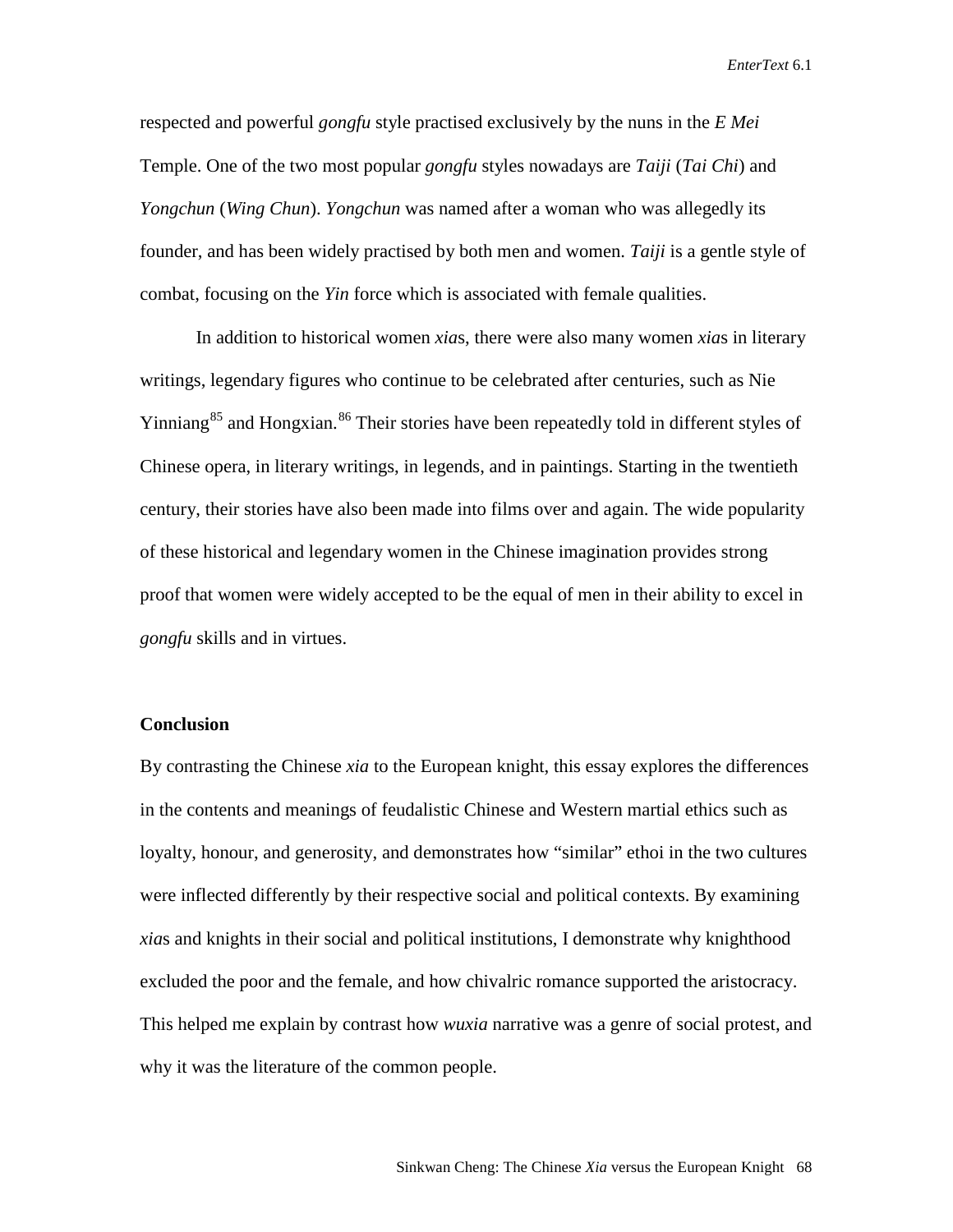**Notes**

<span id="page-29-1"></span><sup>2</sup> This essay is a shorter version of the introduction to my book project *Law Contra Society: Wuxia's Quest for Justice*. It provides an overview of issues that I develop in depth in subsequent chapters.

<sup>4</sup> Since I am addressing feudal China and Medieval Europe, national identity will not be of much relevance for my paper. Nationalism was a phenomenon of modernity. Medieval Europe understood itself in terms of a common identity, one defined by Christendom. When the knights went on the Crusades, for instance, they did not present themselves as English, French, or Spanish knights against the Turks or Egyptians, but as Christians against Muslims, or European knights against the Infidels. Another proof of how little relevance nationhood had for knights was that they bonded much more readily with the nobility from other countries than with the *plebs* or *rustici* from their own country. The concept of national identity as we understand it today was of little significance to the European knights. In fact, the rise of nationhood spelled the decline of chivalry. This is why my essay addresses the culture of knights in Europe rather than that in any particular "nation."

 <sup>5</sup> The essay takes "narrative" as its subject of study because literature (*wen*), history (*shi*) and philosophy (*zhe*) were not regarded as different disciplines in pre-modern China. Western concepts of genre cannot be easily applied to pre-modern Chinese writings. "*Wen*," "*shi*," and "*zhe*" are not the strict equivalents of "literature," "history," and "philosophy," and they cannot be so easily separated as they are in the modern West. (Even in the West, history and literature used to have a much closer relationship—an ambiguity that is still discernible in European words such as *Geschichte*, *histoire*, and (hi-)story.)

*Wuxia xiaoshuo* (roughly translated as "*wuxia* fiction") provides a very good example of the inseparability of "*wen*" and "*shi*" in pre-modern China. One primary characteristics of *wuxia xiaoshuo* since its first mature form is its weaving of a fictive story or characters into a real historical setting. This has been a convention of the *wuxia* genre from *Water Margin* to the works of Jin Yong and other twentieth-century traditional *wuxia* novelists such as Liang Yüsheng. Only with the New School *wuxia* novelists is there a departure from this tradition.

As much as "*wen*" could not be isolated from "*shi*," "*shi*" was also not entirely independent of "*wen*." Historians in premodern China were evaluated not only for their reports on history, but also for their literary style as well as for their moral stance and their courage to criticize tyranny (hence the relationship of history to the Confucius ethics of *yi*.) These ways of judging historical scholarship are foreign to the West, especially the modern West.<br><sup>6</sup> Richard Barber, *The Knight and Chivalry* (Woodbridge: The Boydell Press, 1995), 5.

<sup>7</sup> Maurice Keen, *Chivalry* (New Haven: Yale University Press, 1984), 1.<br><sup>8</sup> See Ramon Lull, *The Book of Knighthood and Chivalry* (Union City, California: Chivalry Bookshelf,

2001), Book IV.<br> $\frac{9}{7}$ *Ibid.*, Book II.

<sup>10</sup> See Léon Gautier, *Chivalry* (London, New York: Routledge, 1891), 5.

 $11$  It is the horse that defined the era of chivalry and separated it from the age of the Roman Empire. See Léon Gautier, *Chivalry* (London, New York: Routledge, 1891), 5.<br><sup>12</sup> Lull, 16.<br><sup>13</sup> Bonnie Wheeler, *King Arthur and Chivalry* (Chantilly, VA: The Teaching Company, 2000), 26.<br><sup>14</sup> *Cihai*, the Chinese equivalent of the

<sup>16</sup> Pangcheng Gong and Baochun Lin, eds., *Ershisi Shi Xiake Xiliao Huibian* (*Twenty-Four Historical* 

<sup>17</sup> Liu mistranslated "*xia*" as "knight-errant." I change all such mistranslation back to "*xia*."

<span id="page-29-0"></span><sup>&</sup>lt;sup>1</sup> This essay was the focus of discussion at a faculty seminar I gave on January 20, 2005 at Columbia University. A different version of this paper was delivered as a lecture at the Hong Kong Polytechnic University on March 14, 2005. I would like to thank the Virginia Foundation for the Humanities for supporting me with a Senior Research Associateship in 2005-06, during which period I completed the revision of this essay.

<span id="page-29-2"></span>Even James Y. Liu who wrote the most authoritative English analysis to date of pre-modern *xia* literature made that mistake; Liu, *The Chinese Knight-Errant* (London: Routledge, 1967).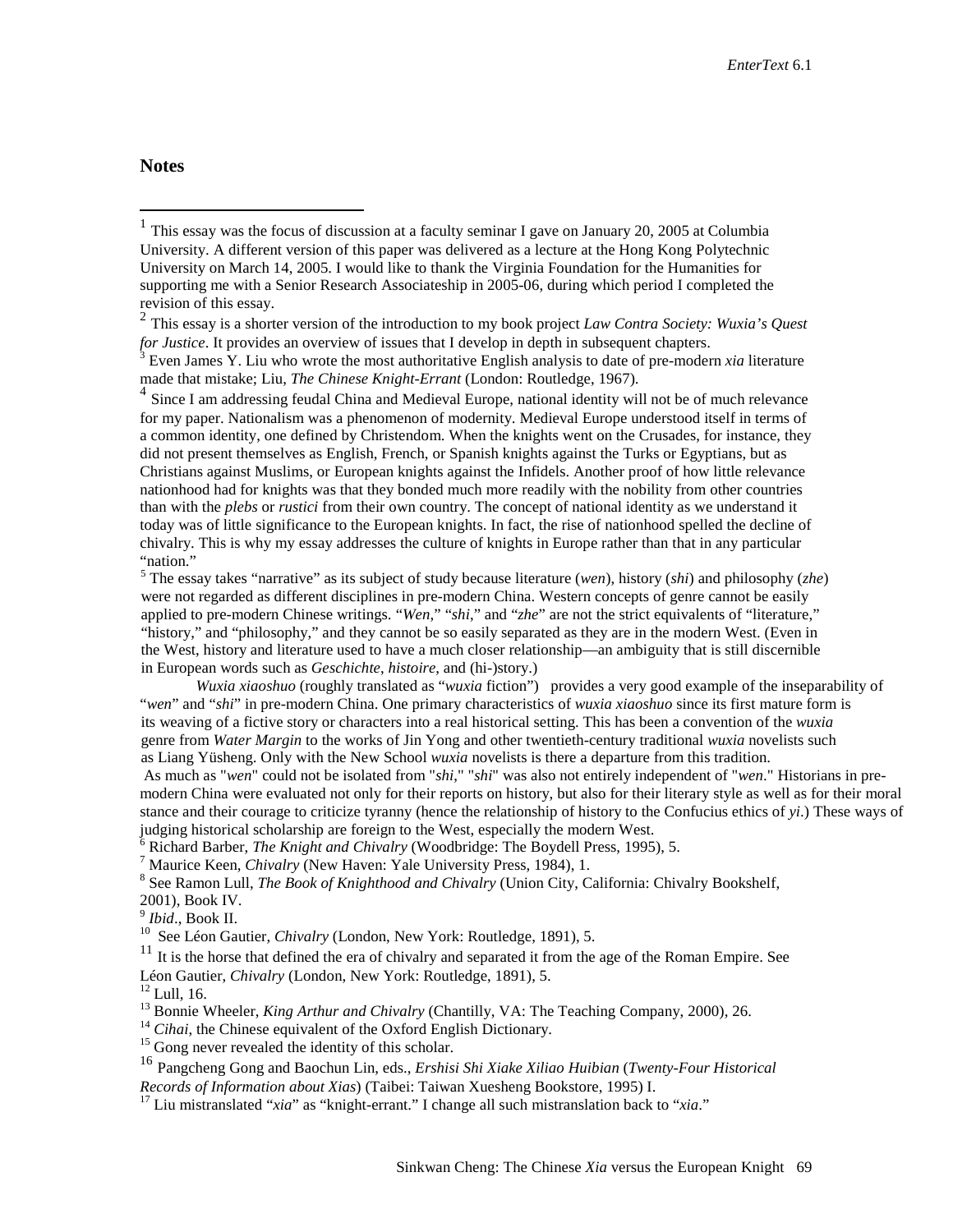<sup>18</sup> I convert all Wade-Giles transliterations in my cited sources into *hanyu pinyin*.<br><sup>19</sup> James J. Y. Liu, *The Chinese Knight-Errant* (London: Routledge, 1967), 4.<br><sup>20</sup> Ibid., 5.<br><sup>21</sup> This was a position in the imperi

<sup>23</sup> Ibid., 5.<br><sup>24</sup> Ibid., 7.<br><sup>25</sup> This event was recorded by Sima Qian in "Zhao shijia" (*Shiji*), and was recast in dramatic form by Ji Junxiang in the Yuan Dynasty. Since Ji, the event has been remembered as "The Orphan of Zhao" after the title of his play. In Ji's version, Linggong from the Kingdom of Jin during the Spring and Autumn period resented the constant admonishments from his imperial minister Zhao Dun, and planned to have Zhao assassinated. After observing Zhao for several days, the assassin sent by Linggong discovered his target to be a person of true integrity and an official fully dedicated to the well-being of the country and the people. Rather than carry out his assignment, the assassin committed suicide in order to preserve the life of the good minister. Sima's version did not mention an assassin, but pointed out that Zhao was rescued from Linggong's attempt on his life by a chef. Both the assassin in the play and the chef in Sima's account have come to be associated with " $xia$ " in the Chinese popular imagination.

<span id="page-30-0"></span><sup>26</sup> There was no incompatibility between the *xias*' rebelliousness against oppressive rulers and their commitment to their country and people. This commitment was emotional rather than institutional in nature—similar to the *xia*s' intense loyalty to their friends. Furthermore, it is especially important to understand that the Chinese did not equate the country with the emperor, especially with an oppressive emperor. The separations between the emperor, the country, and the people are evident, for example, in Mencius' famous doctrine: "The people are the most precious; the Head of the State weighs little; the country is secondary." This non-equivalence explains why there is no contradiction in fighting an oppressive ruler and defending one's country and people. For example, many *xia*s in the late Qing Dynasty fought both foreign occupiers and the Qing government—and they did so on behalf of the people and the country.<br><sup>27</sup> "Wu Da Pian," Chapter 49 of *Han Feizi*.

<span id="page-30-1"></span>

<sup>28</sup> As explained in n. 5, pre-modern China did not draw a strong distinction between history and literature. Chinese historians often reported on the inner thoughts and emotions of their "characters." In Book 43 of *Shi Ji*, for example, Sima Qian reported on Madame Zhao's secret prayer to Heaven when the soldiers searched her chamber for the orphan of Zhao: "If the Zhao family are meant to die out, let my baby cry; if not, let him remain silent." Pre-modern Chinese literary critics and historians always characterised *xia*s as "carefree and open-hearted" (*haofang*). This tradition continues until today. A Western reader might find this practice to be a subjective projection of the historian's emotions. But in pre-modern China where there was little conceptual distinction between "subjective" and "objective," and people did not conceive of themselves as contained inside a "self," it was never questioned that historians could identify and empathise with the inner emotions of the people they were recording.<br><sup>29</sup> I iu. 6.

<span id="page-30-2"></span>

<span id="page-30-3"></span><sup>30</sup> Sima Qian, *Shiji (Historical Records)* (Shanghai: Shanghai guji Publishing Company, 1997), 309.<br><sup>31</sup> Liu, 5.<br><sup>32</sup> Such extreme passion, by the way, is one incompatibility between *xias* and mainstream Confucianism,

with the latter preaching moderation:

"S/He who is too passionate will not live long;

S/He who is too overbearing will induce insults on himself/herself;

The modest and civil person is gentle and glows quietly like a piece of jade."

The poem is derived from Confucius' teaching to Zigong. See Liu Dianjue and Chen Fangzheng, eds., *Li ji* 

<sup>33</sup> Liu, 196.<br><sup>34</sup> Max Weber, "The Routinization of Charisma" in Guenther Roth and Claus Wittich, eds., *Economy and Society*, vol. 1 (Berkeley: University of California Press, 1978), 248.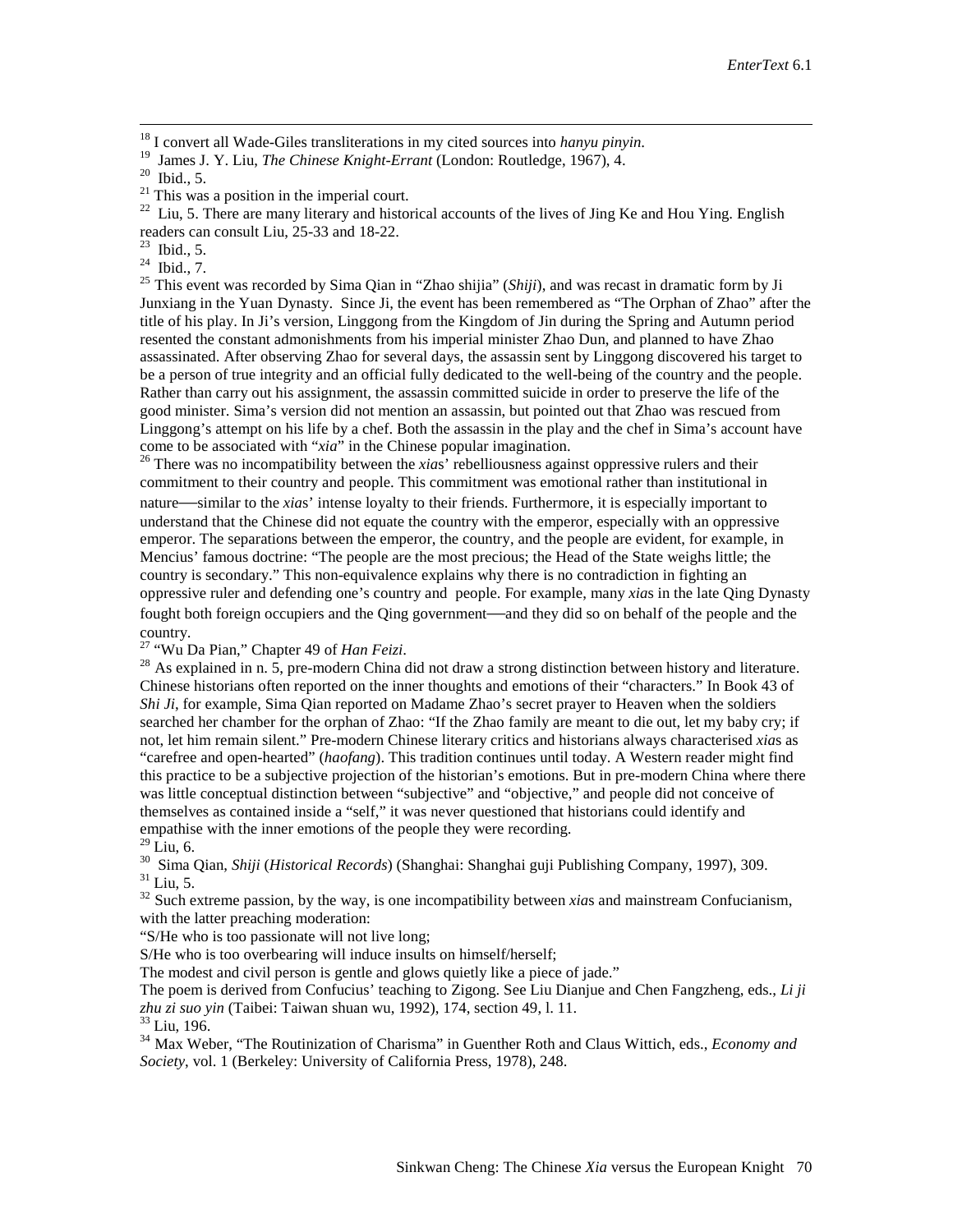$35$  I put "class" inside quotation marks because the origin of this word was associated with the rise of the bourgeoisie. Some traced its first appearance to the writings of Daniel Defoe. "Class" in this strict sense did not really exist in pre-modern China. <sup>36</sup> Wheeler, 26. <sup>37</sup> Feng Youlan, *Zhongguo zhexue shi* (Shanghai: Shanghai shu dian, 1990.) <sup>38</sup> Lao Gan, "Lun handai de youxia," *Taida wenshizhe xuebao* 1 (1950).

<sup>39</sup> I put "qualify" inside quotation marks because *xia*hood was not a title, nor was it a position or a rank granted by an institution.

<sup>40</sup> Note that even *jianke*s and *shi*s were not specifically tied to any particular class.

41 Tao Xisheng, *Bianshi yü youxia* (S.l: Shangwu, 1931).<br><sup>42</sup> Yang, Liensheng, "The Concept of *Pao* as a Basis for Social Relations in China" in John K. Fairbank, ed., *Chinese*<br>*Thought and Institutions* (Chicago: Unive

<sup>43</sup> Liu, 196.<br>
<sup>44</sup> Sima, 305.<br>
<sup>45</sup> Gautier, 2.<br>
<sup>46</sup> Ibid., 8.<br>
<sup>47</sup> For details, see Sidney Painter's *French Chivalry* (New York: Great Seal Books, 1940).<br>
<sup>47</sup> In the age of chivalry, knights were drawn from the rul

*Chivalry*, 51), but often served and defended another lord's land, and those who did own their own land often served a king or a lord who had given them that land.<br><sup>49</sup> Barber, 21.

<sup>50</sup> Liu, 196.<br><sup>51</sup> Leo Braudy, *From Chivalry to Terrorism: War and the Changing Nature of Masculinity (New York:* Knopf, 2003) 56.<br> $52$  See Braudy.

<sup>53</sup> Sima, 390.<br><sup>54</sup> Sima 390; translation adopted with some modifications from Liu, 15.<br><sup>55</sup> Keen, 211.<br><sup>56</sup> This, by the way, was the general principle of *gongfu* matches under the influence of *xia* culture. The point of matches was supposed to be a friendly exchange of ideas about *gongfu* techniques. It was meant to be a learning experience for both sides, and not an occasion for acquiring domination over—much less for harming—the other party. Note also that Chinese *gongfu* matches had no parade of expensive armour,

weapons, and horses. The focus was entirely on *gongfu* skills.<br><sup>57</sup> This was another aspect of *xia*hood which conflicted with Confucian values and dominant social beliefs<br>in pre-modern China. Confucianism attributes grea

<sup>58</sup> This was another way the *xias* dissented from Confucian values and traditional Chinese ethics.<br><sup>59</sup> Gautier. 20.

<sup>60</sup> Georg Wilhelm Friedrich Hegel, *Phenomenology of Spirit*, trans. A. V. Miller (Oxford: Oxford

University Press, 1977), 111-18.<br><sup>61</sup> Georg Wilhelm Friedrich Hegel, *Aesthetics: Lectures on Fine Art*, trans. T. M. Knox (Oxford: Clarendon, 1975), 552-72.

<span id="page-31-0"></span><sup>62</sup> Sima, 390.<br><sup>63</sup> This connection is foregrounded in the close connections between "proper," "property," and "propriety" in English, as well as the multiple links with "*propre*" in French, "*proprio*" in Spanish, and "*Eigen*" in German.

<span id="page-31-3"></span><span id="page-31-2"></span><span id="page-31-1"></span><sup>64</sup> See Tan Xitong's *Ren xue* on this subject. An eclectic thinker well versed in philosophies and religions of East and West, Tan's greatest admiration was reserved for Buddhism, in particular its spirit of compassion and equanimity toward death.<br><sup>65</sup> See Chapter 2 of Painter's *French Chivalry*.

<sup>66</sup> Barber, 372.<br><sup>67</sup> Liu, 4.<br><sup>68</sup> The Buddhist monks, Daoist priests, and the *xia*s are all similar to Weber's charismatic figures in this regard. Another Weberian observation on the charismatic figure is also pertinent for understanding the *xia*: "From the point of view of rational economic activity, charismatic want satisfaction is a typical antieconomic force. It repudiates any sort of involvement in the everyday routine world" (Weber, 245).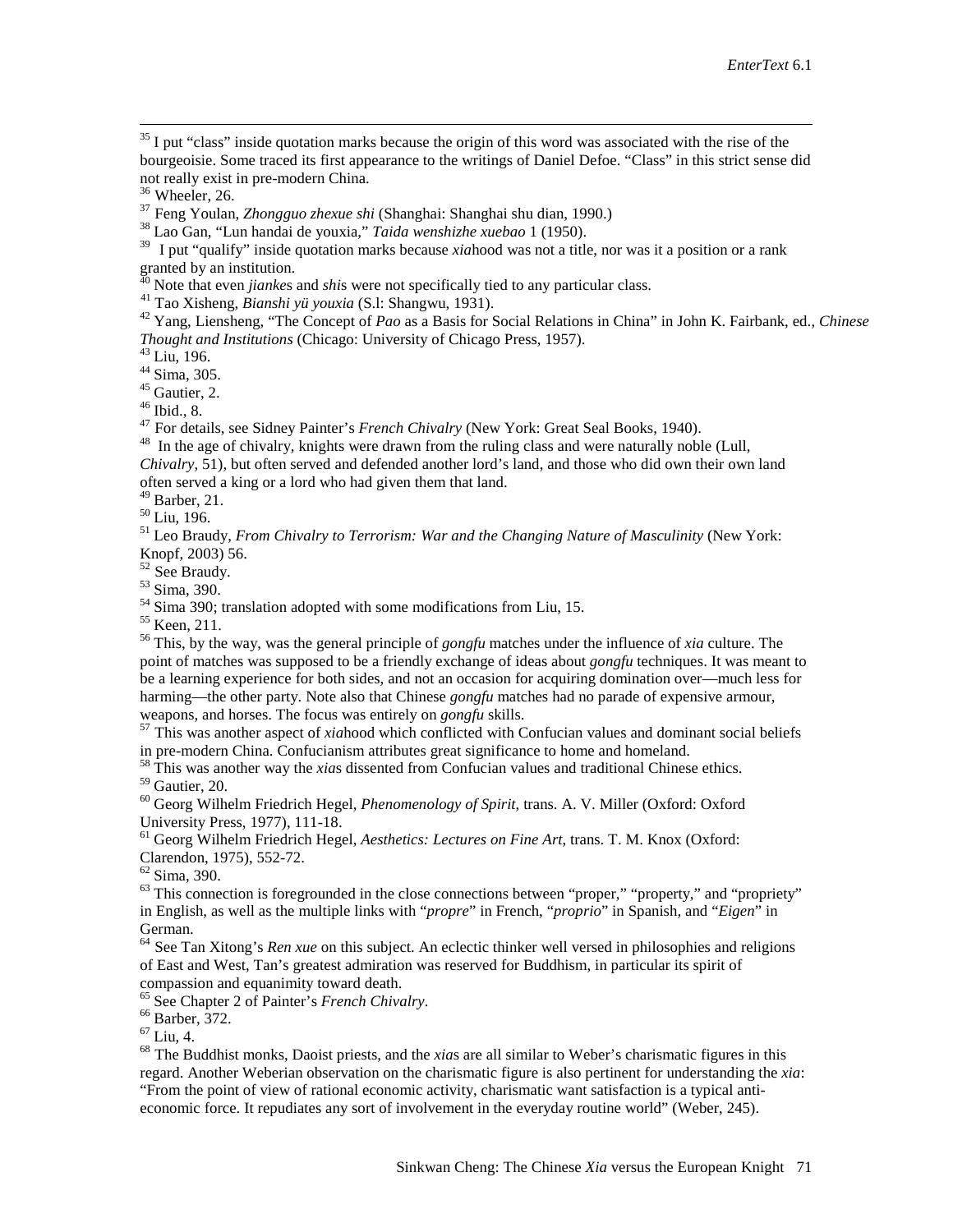There are many affinities between the *xia* and Weber's charismatic leader. But the significant divergence is that the *xia* was not interested in politics and revolutions, and this despite his/her radical subversion of the establishment. Above all, *s/he had no interest in becoming a leader*.

 $\overline{a}$ 

<sup>69</sup> Sima, 392.<br><sup>70</sup> Lull, 35.<br><sup>71</sup> Peter of Blois, *Epistolae*, xciv, in Migne, *Patrologia Latina*, 216, 293-7; quoted by Barber, 371.<br><sup>72</sup> Quoted by Barber, 371.<br><sup>73</sup> Ibid.<br><sup>74</sup> Norbert Elias, *The Civilizing Process*, out "people's justice," since the *xia* was merely helping the people to execute their will in the absence of an adequately powerful, or just, state office or official who could help them do the same. People's justice was carried out via different means in traditional China and in the modern West. In the modern West, the belief in popular sovereignty means that people's justice is expressed and executed through state law. In traditional China, since power was monopolised by the ruler(s), people's justice could often take place only when people took justice into their own hands.

 $76$  The ruler referred to here was not necessarily the Emperor. As the Chinese saying goes, "The Emperor is far and away." A lot more often, those who abused the common folk were local "rulers," such as warlords, or state officials of whichever rank, who harassed and exploited the common people in the name of the Emperor.<br><sup>77</sup> Elias, 176.

<sup>78</sup> Quoted by Liu, 7.<br><sup>79</sup> This thought is so deeply ingrained in the *wuxia* tradition that the theme is still invoked from time to time in recent *gongfu* movies, such as *Iron Monkey* and *The Tai Chi Master* (both Yuen Wo-ping, Hong Kong, 1993). It is, however, increasingly deemphasised in more commercialised movies catering to a global audience.

<sup>80</sup> It was under such circumstances that the Yang family lost almost all of its male generals, thus forcing the women to take charge of the situation and to go to fight in their place. This is the famous half-history, halflegend known as "The Women General of Yang." As regards the historical and fictive elements in this legend, see He Guanwan, *Beisong wujiang renjiu* (*Generals in North Song*) (Xianggang: Zhonghua Bookstore, 2003), 385-436 and Tang Kaijian, "The Prototype of Mu Guiying Came from Tangut" (Northwest Minorities Research 1, 2001), 65-73.

<sup>81</sup> The Maiden of Yue was invited by the Gou Jian—the Lord of Yue—to train his troops. It was recorded in "The Conspiracy of Gou Jian" (*Gou jian yinmou waizhuan*), *Annals of the Kingdoms of Wu and Yue*  (*Wu-Yue chunqiu*), by Zhao Ye (1st century AD). Some suspected that this book contains more fiction than history. Nevertheless, the fact that the story of the Maiden of Yue has been so popular in China for centuries is good proof that women *xia* are as much accepted and admired in Chinese culture as are their male counterparts.

<sup>82</sup> For more detail, see *Nüzi wushu da guan* (*A Record of Female Gongfu*), authored by Jiang Xiahun, a revolutionary.

<span id="page-32-4"></span><span id="page-32-3"></span><span id="page-32-2"></span><span id="page-32-1"></span><span id="page-32-0"></span><sup>83</sup> The few "feminist" remarks in Ang Lee's *Crouching Tiger, Hidden Dragon* (USA/Taiwan/Hong Kong/China, 2000) do not exist in the novel and seem to have been added to the film to cater to Western taste. In the film, Jade Fox claims that she hates *Wudang* so much because its former leader "looked down on women." This is simply not true either according to the novel or to history. *Wudang* has always excluded women much as *E Mei Pai* (not *E Mei Shan* in general) used to exclude men—purely for religious reasons and for the sake of removing sexual stimulation that could interfere with Daoist and Buddhist spiritual and *gongfu* training. The gender segregation has nothing to do with discrimination against men or women. A brief explanation of Chinese philosophical thoughts here may help dispel some popular stereotypes about premodern Chinese women. People not familiar with pre-modern Chinese language and culture sometimes think that traditional China discouraged women from developing any strength, be it spiritual, intellectual, or physical. In reality, of the three major philosophical traditions in traditional China, gender discrimination existed only in Confucianism (and more so in neo-Confucianism than in the original teachings of Confucius). Daoism advocates harmonising *yin* and *yang*, and regards the domination of either one by the other as a disruption of cosmic balance. Although gender discrimination existed (and still does)